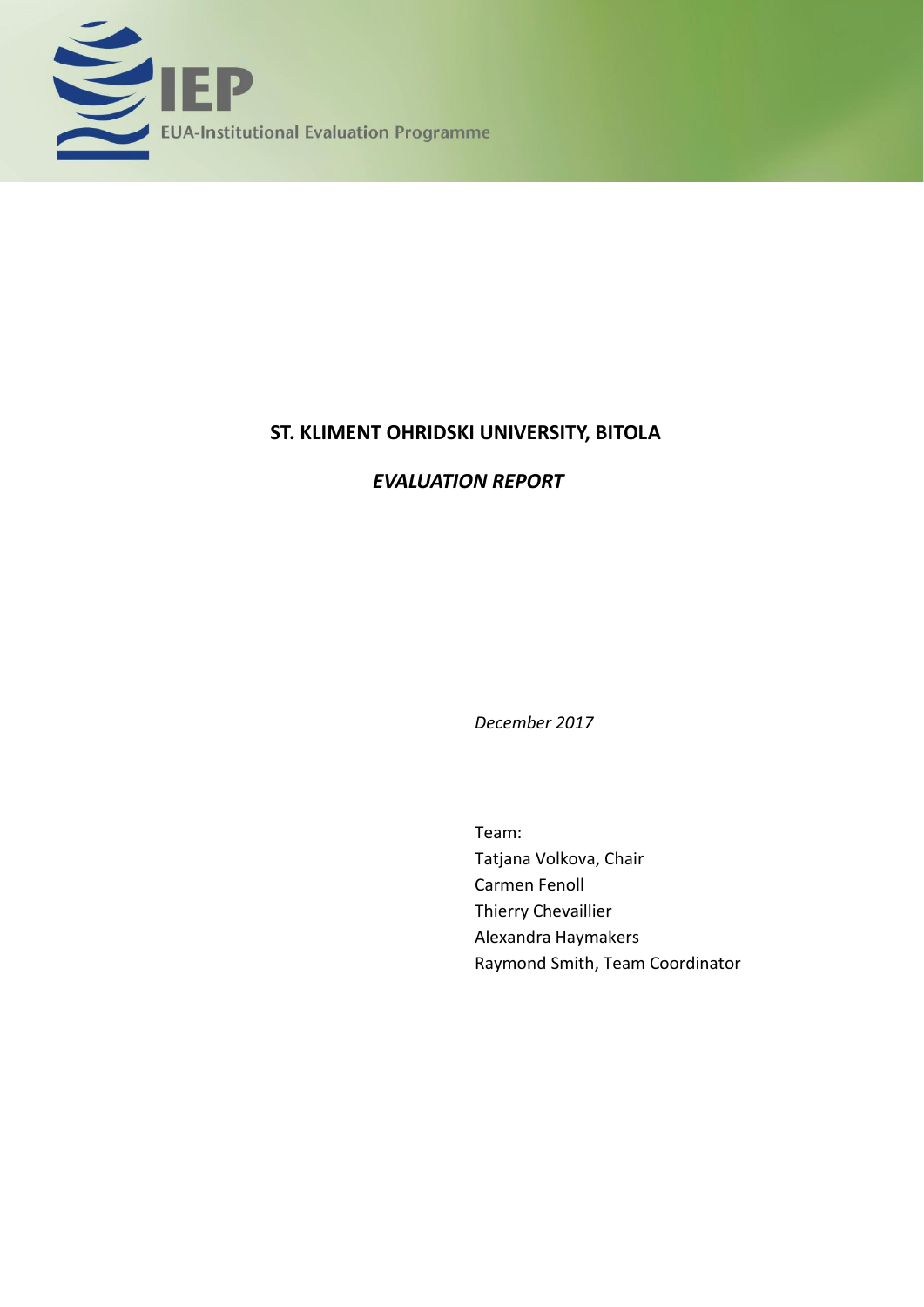# **Contents**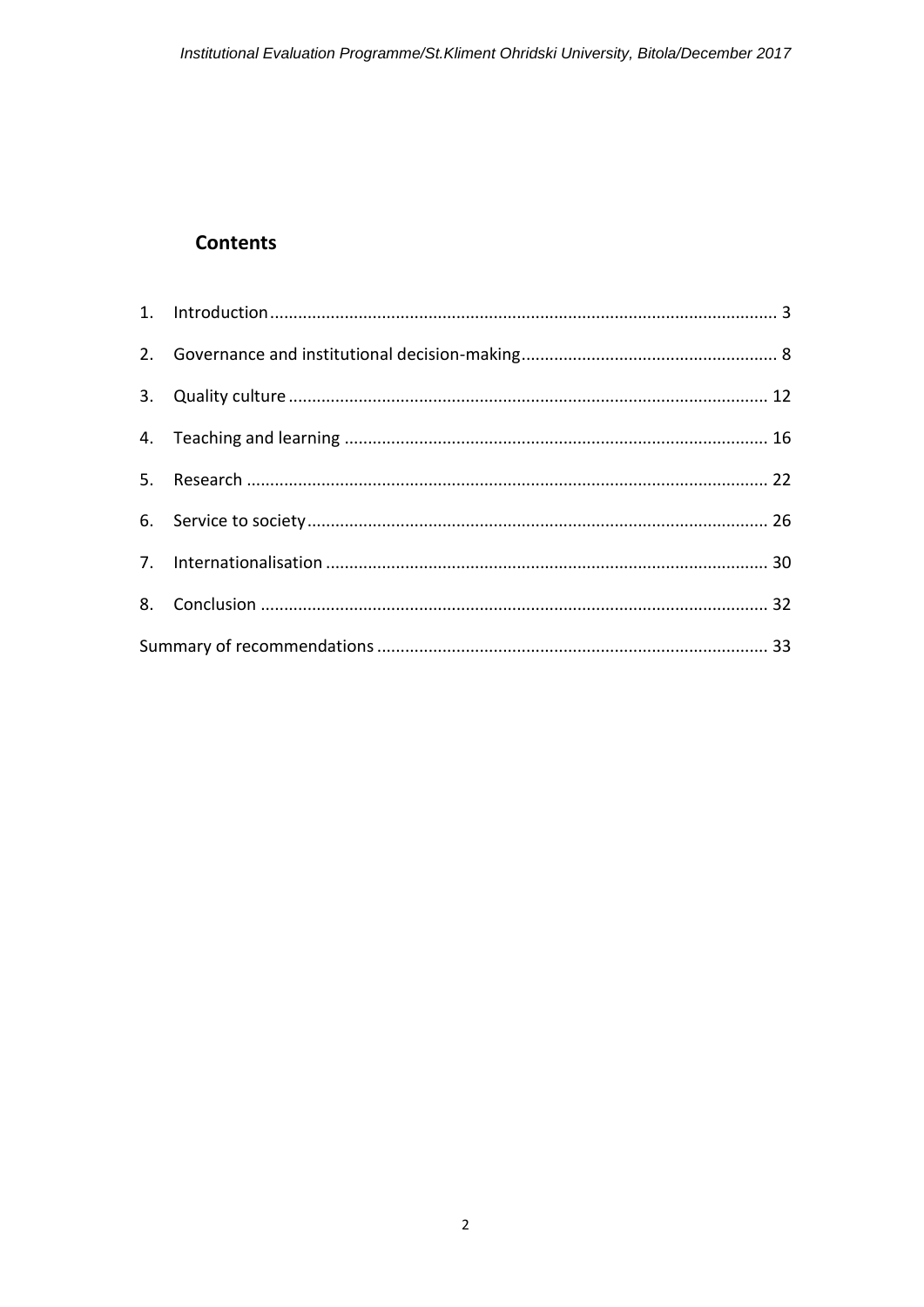## <span id="page-2-0"></span>**1. Introduction**

This report is the result of the evaluation of St. Kliment Ohridski University, Bitola. The evaluation took place in the framework of the project "Skills Development and Innovation Support Project" (SDISP), implemented by the Government of the Republic of Macedonia<sup>1</sup> through the Ministry of Education and Science. The overall objective of the project is to improve transparency of resource allocation and promote accountability in higher education, enhance the relevance of secondary technical vocational education, and support innovation capacity in the country.

While the institutional evaluations are taking place in the context of the project, each university is assessed by an independent IEP team, using the IEP methodology described below.

#### **1.1 Institutional Evaluation Programme**

The Institutional Evaluation Programme (IEP) is an independent membership service of the European University Association (EUA) that offers evaluations to support the participating institutions in the continuing development of their strategic management and internal quality culture. IEP is a full member of the European Association for Quality Assurance in Higher Education (ENQA) and is listed in the European Quality Assurance Register for Higher Education (EQAR).

The distinctive features of IEP are:

**.** 

- A strong emphasis on the self-evaluation phase
- A European and international perspective
- A peer-review approach
- A support to improvement

The focus of IEP is the institution as a whole and not the individual study programmes or units. It focuses upon:

- Decision-making processes and institutional structures and effectiveness of strategic management
- Relevance of internal quality processes and the degree to which their outcomes are used in decision-making and strategic management as well as perceived gaps in these internal mechanisms.

All aspects of the evaluation are guided by four key questions, which are based on a "fitness for (and of) purpose" approach:

• What is the institution trying to do?

<sup>&</sup>lt;sup>1</sup> This designation is used for the purposes of this project only and does not represent any formal position of the EUA or IEP regarding the name of the country.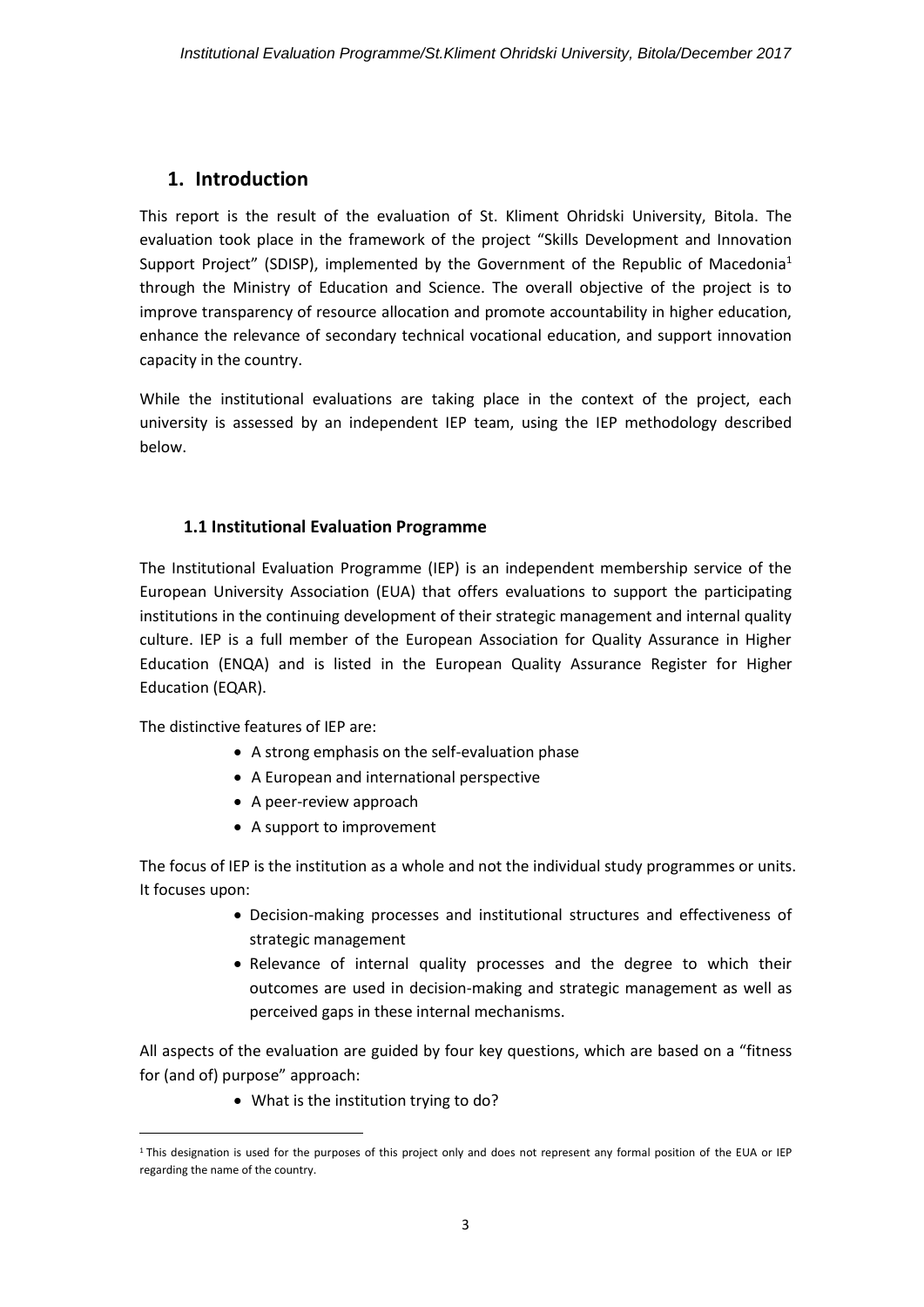- How is the institution trying to do it?
- How does the institution know it works?
- How does the institution change in order to improve?

#### **1.2 St. Kliment Ohridski's profile**

- 1.2.1 St. Kliment Ohridski University was founded in 1979 and is one of five public universities<sup>2</sup> in the Republic of Macedonia. Higher education provision in the country is also augmented by a number of private universities and private schools of higher professional education. The tradition of St. Kliment Ohridski University (the university) largely dates back to the establishment of a range of higher education institutions in the 1960s and 1970s. The oldest units in the university, however, can be traced back to the 1920s and 1930s and involve the creation of scientific research centres in the fields of Tobacco and Hydro-Biology.
- 1.2.2 At the time of this evaluation the university had an academic organisational structure of 12 academic units: ten faculties, one higher vocational school and one scientific institute. There were also five institutions with associate (accompanying) status.
- 1.2.3 The university regards itself as a 'comprehensive' institution with faculties specialising in veterinary medicine, health care, economics, education, law, technical sciences, technology, security, biotechnical sciences, information and communication technologies and tourism and hospitality. The university's portfolio of programmes includes coverage at all three levels: first cycle, second cycle and third cycle. The selfevaluation report (SER) states that in the academic year 2016/17 student numbers across all cycles were 7047. There has been a steady decline in student numbers in recent years, down from 2012/13 when the total number of enrolments was 8817.
- 1.2.4 The delivery of education is largely concentrated in Bitola. However, other regional centres such as Prelip, Ohrid, Veles, Skopje and Kichevo are also faculty hubs. The university acknowledges that this multi-site structure presents various challenges, including ensuring consistency in the student experience. There is a strong desire at the university to emphasise its regional and local character, together with an ambition to expand the international reach of the institution, particularly in the wider Balkan region.
- 1.2.5 One of the key developmental objectives for the university is to consolidate its operation as an 'integrated' institution. This concept flows most obviously from the desire to provide cohesion and coherence given its geographical fragmentation; just as importantly, however, it seeks to provide a clear institutional strategy and

**.** 

<sup>&</sup>lt;sup>2</sup> In addition, there is one semi-public university.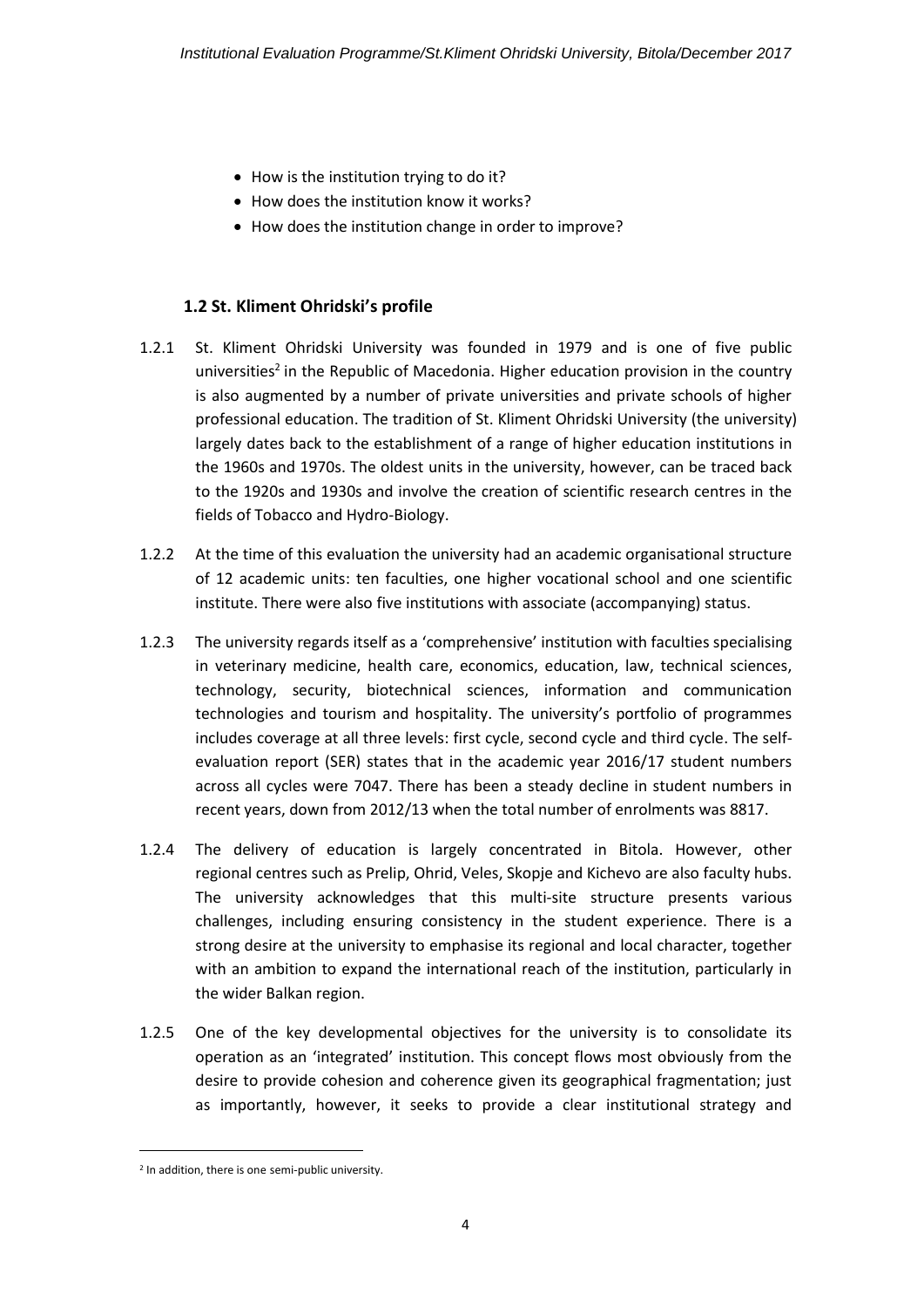direction that thrives alongside the existence of relatively autonomous faculties (and other academic units) with a view to ensuring that the total achievement of the university is greater than simply the sum of its parts.

1.2.6 The university sector in the Republic of Macedonia has been coping with a difficult external environment. At the time of first visit there was an absence of stable government, while the legislative framework for higher education tends towards prescription rather than the facilitation of autonomous activity by universities<sup>3</sup>. More particularly, universities have to contend with a demographic decline in those graduating from high school and increasing emigration by young people because of the weakness of national economy and the lack of opportunities in employment. This has resulted in tougher competition amongst universities for a smaller pool of high calibre entrants. The impact of a weak national economy also contributes to a lack of infrastructure investment (buildings and equipment) in universities, no national funding for research, and limited opportunities for international staff and student mobility.

#### **1.3 The evaluation process**

**.** 

1.3.1 The self-evaluation process at the St. Kliment Ohridski University was overseen by a self-evaluation committee (SEC) comprising the following members:

Professor Dr Marija Malenkovska Todorova, Chair Professor Dr Izablela Filov, Secretary Professor Dr Cane Mojanoski Professor Dr Dean Iliev Associate Professor Dr Anastas Dzurovski Assistant Professor Dr Ilija Hristoski Assistant Professor Dr Nikola Rendeski Elena Koseska, student Lora Kostovska, student

1.3.2 The self-evaluation report*,* together with the appendices, was sent to the evaluation team in March 2017*.* The two visits of the evaluation team to the university took place on 10-11 May 2017 and 17-19 October 2017, respectively. In between the visits, the university provided the evaluation team with some additional documentation.

<sup>&</sup>lt;sup>3</sup> In the SER, the university records a series of threats that relate to the external environment, including 'numerous alterations of the higher education legislation that cause discontinuity in the functioning of the University and realization of its developmental objectives'.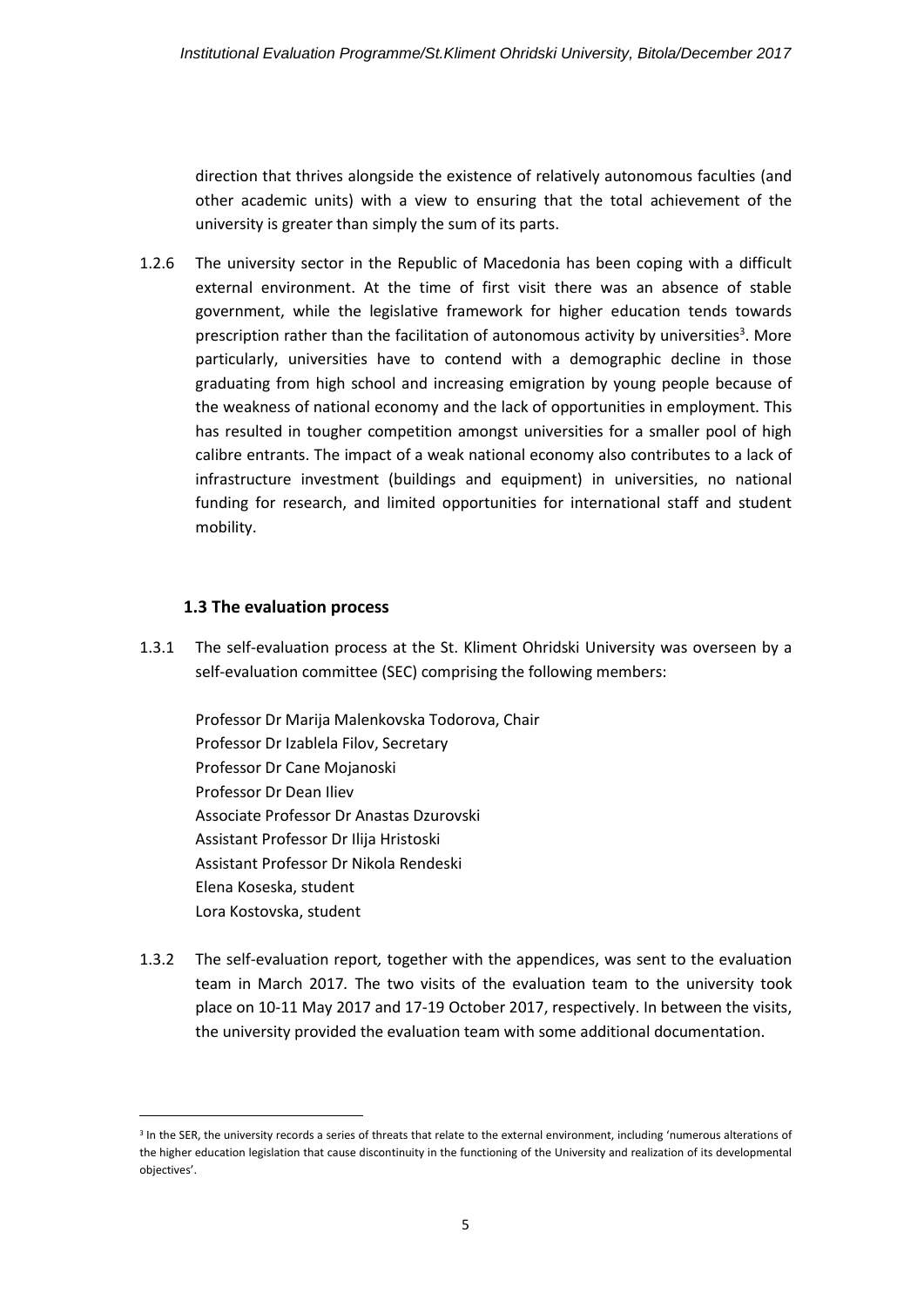- 1.3.3 In discussion with the SEC, and other staff across the university, the team was informed that the IEP process was seen as a valuable exercise, especially the discipline of carrying out a SWOT analysis at institutional level. This had drawn on, and synthesised, responses from faculties and other academic units. Within the SEC there had been a demarcation of tasks with some members working closely with faculties/units, some on data analysis and others on the discussion of results. The process was also felt to have aided transparency within the university with faculties scrutinising each other's data in ways that had not been common in the past. The team was advised that this had contributed to making the process more acceptable amongst the academic community. The SEC commented that validating the accuracy of data supplied by faculties and some variability in communication with faculties/units had presented challenges but the process had contributed to the establishment of some agreed data norms and highlighted the benefits of web-based solutions for self-evaluation. The team was told that, on the whole, local faculty SECs had developed a good understanding of the process and their responsibilities and shown themselves ready to discuss issues actively and openly. Student involvement on the SEC was said to have been positive and there had been student participation in the formulation of the student survey presented in the SER. The university felt that the response rate to the student survey had been reasonable given it was only open for a week. The team heard from the SEC that there had been some resentment amongst some professors on student feedback on quality of teaching, even though data was aggregated. The university had decided to highlight the importance of this student survey by presenting the results in a series of tables and charts as an annex to the SER.
- 1.3.4 The team was impressed by the university's approach to the IEP process. The SER had provided them with a succinct narrative of the key activities of the university and the way in which it was organised and worked; and the team's meeting with the SEC had clarified a number of aspects about the wider staff and student engagement with the process and provided strong evidence of a collegial atmosphere underpinning the production of the SER. The team was especially pleased to hear that the selfevaluation exercise was regarded as a dynamic process that was contributing to wider on-going discussions on the future development strategy of the university.
- 1.3.5 The evaluation team (hereinafter named the team) consisted of:
	- Professor Tatjana Volkova*,* former Rector, BA School of Business and Finance*,*  Latvia, team chair
	- Professor Carmen Fenoll, former Vice-Rector for Academic Affairs, Quality Assurance and Bologna Issues, University of Castilla-La Mancha, Spain
	- Professor Thierry Chevaillier, former Vice-President for Resources*,* University of Burgundy, France
	- Ms Alexandra Raymakers, student, University of Oslo*,* Norway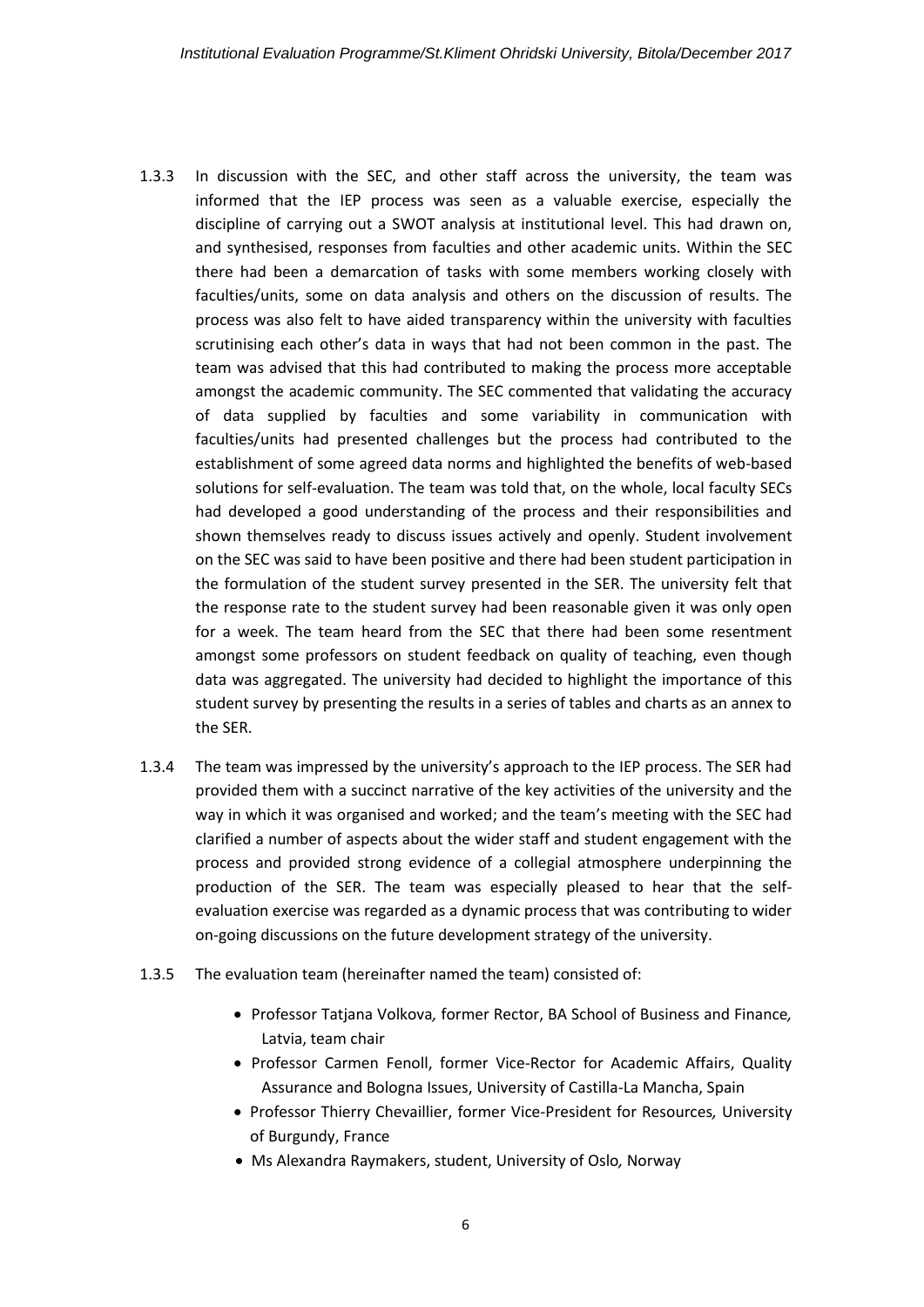- Dr Raymond Smith, former Academic Registrar, London Metropolitan University, UK, team coordinator
- 1.3.6 The team thanks the Rector, Professor Sasho Korunovski, for his warm engagement with the IEP process and his kind hospitality to the team during their two visits to St. Kliment Ohridski University. The team would also like to thank Professor Marija Malenkovska Todorova and her colleagues for the exemplary arrangements that were put in place to make the evaluation a smooth and efficient undertaking.

Finally, the team would like to express its gratitude to all participants in this IEP evaluation for their openness and willingness to discuss issues concerning the university.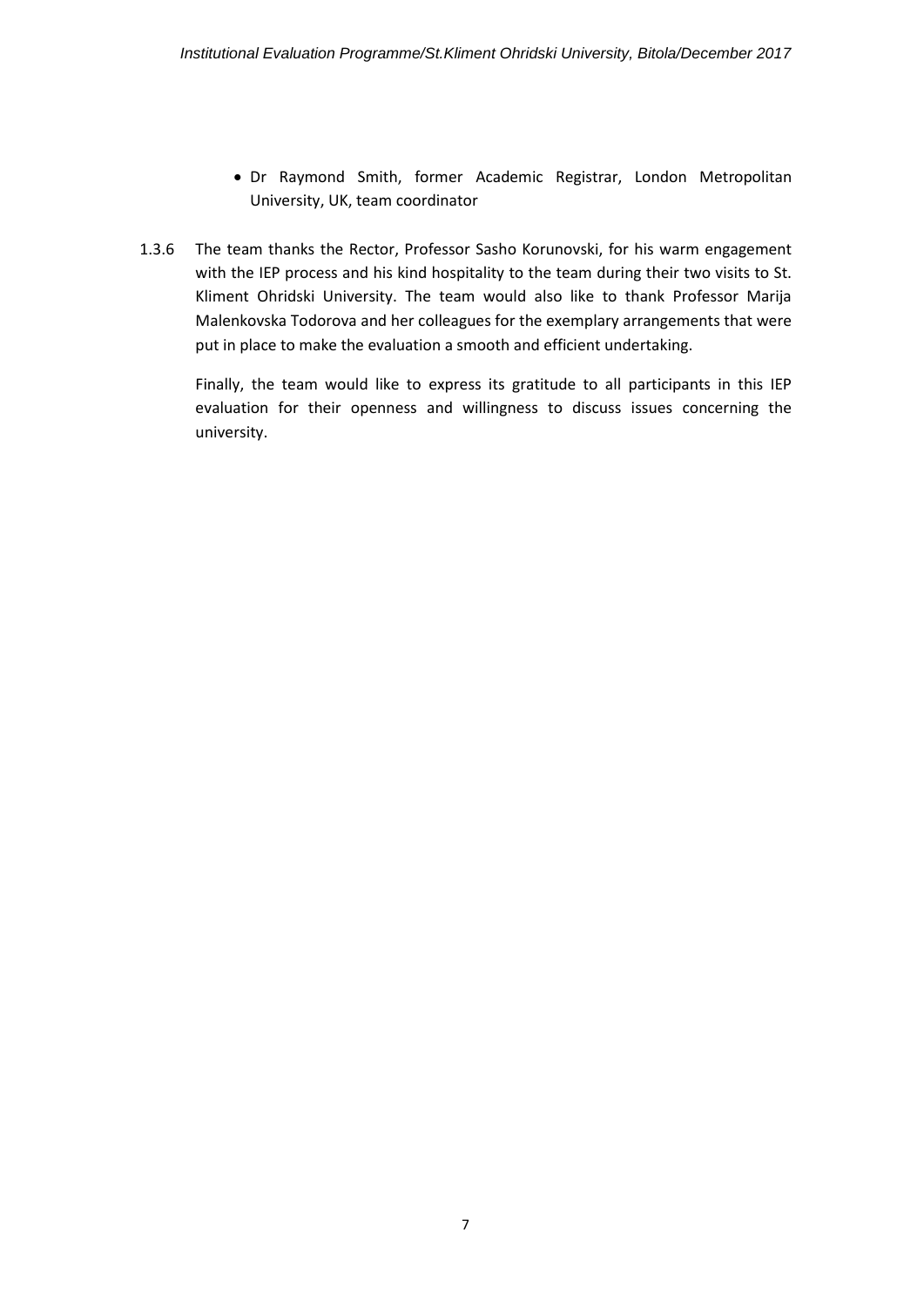## **2. Governance and institutional decision-making**

- <span id="page-7-0"></span>2.1 The key deliberative and decision-making organs of the university are the Senate and the Rector's Board. The rector, who is the most senior leader and manager in the university, chairs the Senate and also directly manages the four vice-rectors and the secretary-general. The Senate is supported in its role by a number of committees. In accordance with a new Statute, the existing Academic and Research Committee is to be reorganised into two separate committees, one dealing with academic issues and quality assurance and the other with research. Additionally, the Inter-university and international cooperation committee will be renamed as the Internationalisation Committee, better reflecting its remit and the current trends in this area. All committees have reporting lines to the Senate. The Rector's Board comprises the rectorate and the most senior managers in faculties and other units (deans/directors). It also has one student member.
- 2.2 In the university's SER there is reference to a University Council designed to provide a degree of strategic oversight of the institution - confirming compliance with the law and monitoring the effective and efficient utilisation of physical and human resources - with a composition to be drawn from both internal and external candidates. However, the team was advised that the operation of this Council, which is required by national law, had been on hold for some time as the university was still awaiting confirmatory government decisions on proposed external candidates<sup>4</sup>. The team understood from the university that recent political changes in the government were likely to lead to revised criteria for the nomination of external candidates to this Council; there was some hope that this might be clarified early in 2018.
- 2.3 For the most part, the team found these overarching organisational, deliberative and decision-making arrangements sound and appropriately based on principles of collegiality and transparency. It noted that, in general, deans found the balance of power between faculties and the central level a reasonable one and they were realistic enough to know that faculties could not sustain themselves as separate entities. From the wider staff perspective, the team was told that relationships at the university level were conducted mainly through staff representatives on the Senate. Academic staff also saw their dean's membership of the Rector's Board as an important conduit for their views; and this was reinforced by the input of the vicedeans on the various university committees. Within the faculties, Faculty Councils were said to meet once or twice a month.
- 2.4 Despite this positive outlook for governance and management, the team was concerned that, notwithstanding the context, an important oversight element - the University Council - was not contributing to the effective governance of the university. Currently, some consideration was being given at senior levels to

**.** 

<sup>4</sup> This perhaps explains the absence of the University Council from the organogram at Annex 1 of the SER.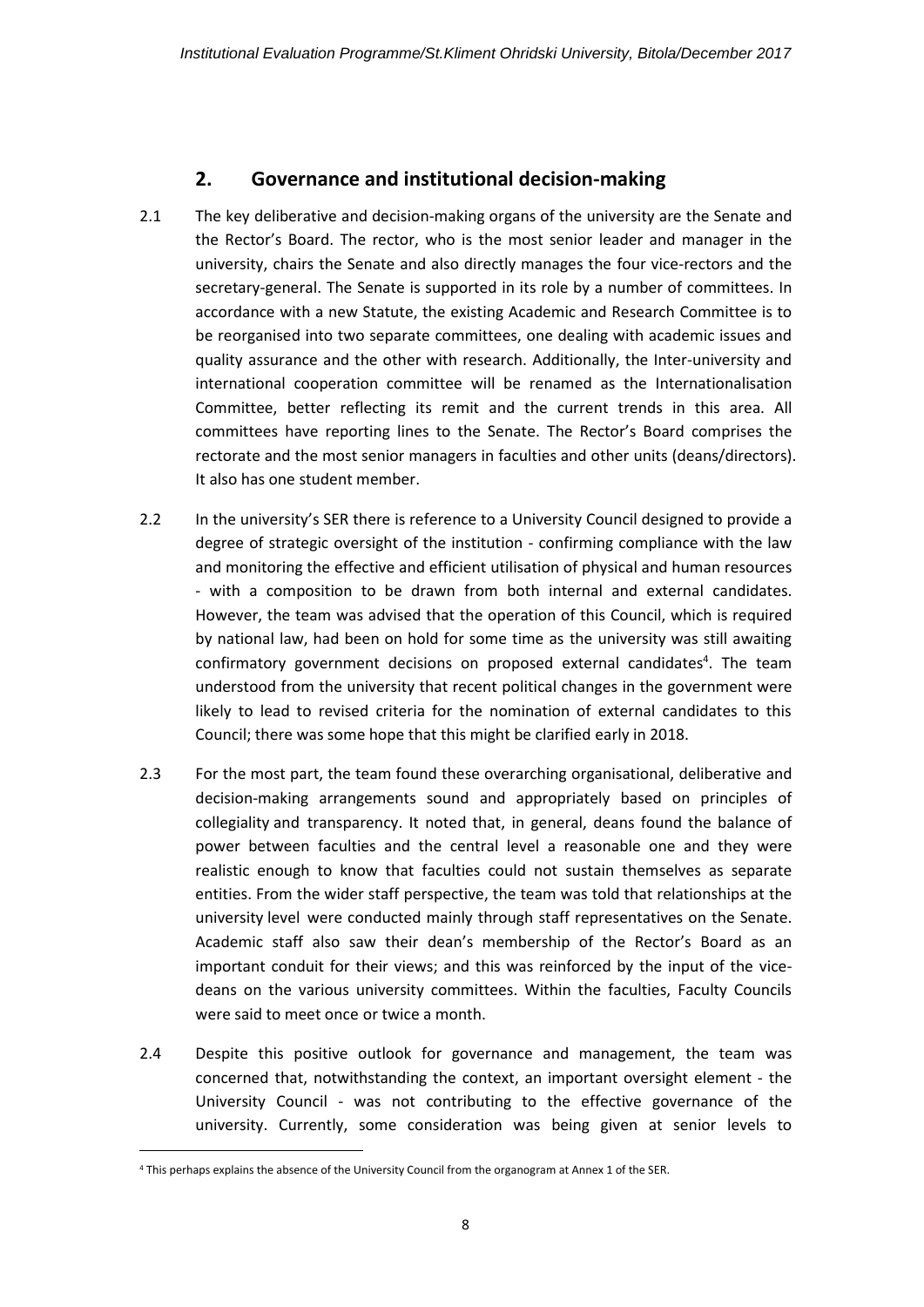allocating a more significant role in financial matters to the Senate. However, in the view of the team this could not match the experience of external figures who were in a good position to ensure rigour in institutional financial management and also provide valuable contributions to the strategic development of the university from their areas of expertise.

- 2.5 The student role in governance is through membership of the Senate, the Rector's Board and the university committee structure. Central level representation is mirrored in faculty arrangements. Senior management acknowledged, however, that the student focus of the university needed to improve. A vice-rector for student affairs works with faculties to drive improvement but, in the view of the university leadership, faculty management boards had to take responsibility for the delivery of a positive student experience. From this perspective, the central authorities can set trends but delivery was a clear devolved responsibility. The team heard, however, that student representation at the central university level had recently become inactive. In part this was said to be because of external national student body factors; it was also a consequence of the failure by the previous year's officers of the Student Parliament to conduct elections for new officers. The team met a number of students who accepted that there was a degree of apathy in communicating the student voice with little interest in the university Student Parliament. They also felt that this apathy needed to be addressed.
- 2.6 This vacuum in student engagement at central level was only partly filled by activity at the faculty level, which was not affected to the same degree by these factors. The rectorate viewed this as a very unhelpful set of circumstances and noted that there had been disagreements in the past about the extent of student involvement in the running of the university. There was some hope that a shift in the external environment, probably through a new higher education law, would encourage progress within the university's student body. The team understood that there might be current barriers to formal student representation at university level; however, it also felt that more could, and should, be done to re-establish channels of communication, even if these were informal in nature. *The team therefore recommends executive action through the rectorate to support the re-establishment of a meaningful student voice at university level as soon as possible.*
- 2.7 In the SER, the university sets out its *universal* mission as 'generating knowledge and science, as well as generating and safeguarding the cultural values of the society'. The university's *primary* mission is said to be 'offering quality education [to] young professionals and producing qualified, accomplished experts, competitive on both the national and international labour markets'. A vision has been developed around eight general strands including academic freedom, transparency, European standards and the quality and recognition of study programmes. The vision is framed within the context of St Kliment Ohridski as an 'integrated' university.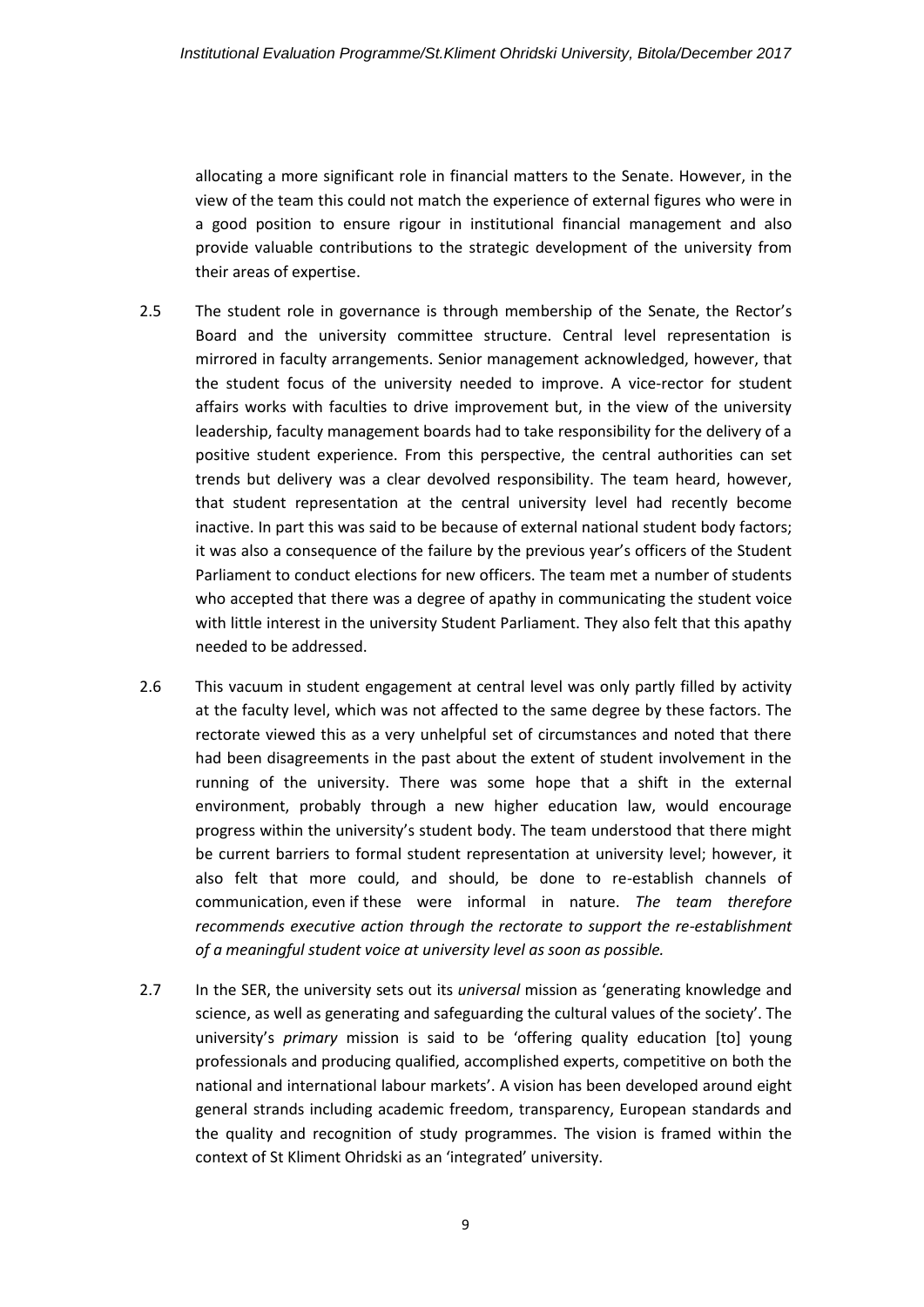- 2.8 The team was informed that the statements of mission and vision set out in the SER, together with an overall strategic development plan for the university, were now being reviewed as part of a comprehensive university consultation. A draft development strategy for the period 2017-2022, including some revisions to mission and vision, had been worked on by key members of the rectorate and that document was now with the university academic community for comment. Senior university leaders also commented that the production of the IEP SER had been a useful catalyst for reflecting on the need for change. This had led to a process of reviewing the fitness for purpose of the various university Statutes (which form the basis for every day working); and it was the intention to improve those Statutes over and above the requirements of national legislation. The team found this to be a good example of collegiate working within the university as the revision process involved the Rector meeting with all faculties and reassuring them of the transparency of the exercise and that there were no 'hidden agendas'. The end point was clearly identified as the common ownership of key internal regulations and processes.
- 2.9 The team welcomed these initiatives as its immediate view, following consideration of the SER, had been that the university's stated mission was over-ambitious and lacking in a focus that resonated with the specific *raison d'etre* of the university. In this sense values had not been well defined or articulated. For example, they might helpfully include a fuller and more precise expression of regional and international values. Given that mission and vision are defining features for any university, the team urged the university's senior leadership to use the current consultation as a means of c*ontinuing reflection on those twin pillars of identity and to ensure that, when finalised, they are based on well-articulated and shared values.*
- 2.10 Historically, there also appeared to have been a lack of effective strategic planning in the university, especially for the medium to long term. This might, in part, be explained by the year on year core funding allocation mechanism that operates for public universities in the Republic of Macedonia. As a result, the university seemed over-reliant on a short-term action-based approach to development with actions often detached from clearly defined strategic goals.
- 2.11 In the view of the team, this approach was inhibiting the progress of ideas and creative solutions. Those initiatives had been well-articulated in the discussions that took place between the team and the senior managers of the university. Certainly from the perspective of the rectorate, the team understood that there were a number of key strands to the university's future progress. These included (1) the creation of a modern university capable of competing in the national and wider regional higher education marketplace; (2) being active and recognised in the international arena, ensuring that agreements were effective and demonstrated clear benefits; (3) the strengthening of the university as a single entity while maintaining the benefits of its decentralised model. This might involve introducing a greater sense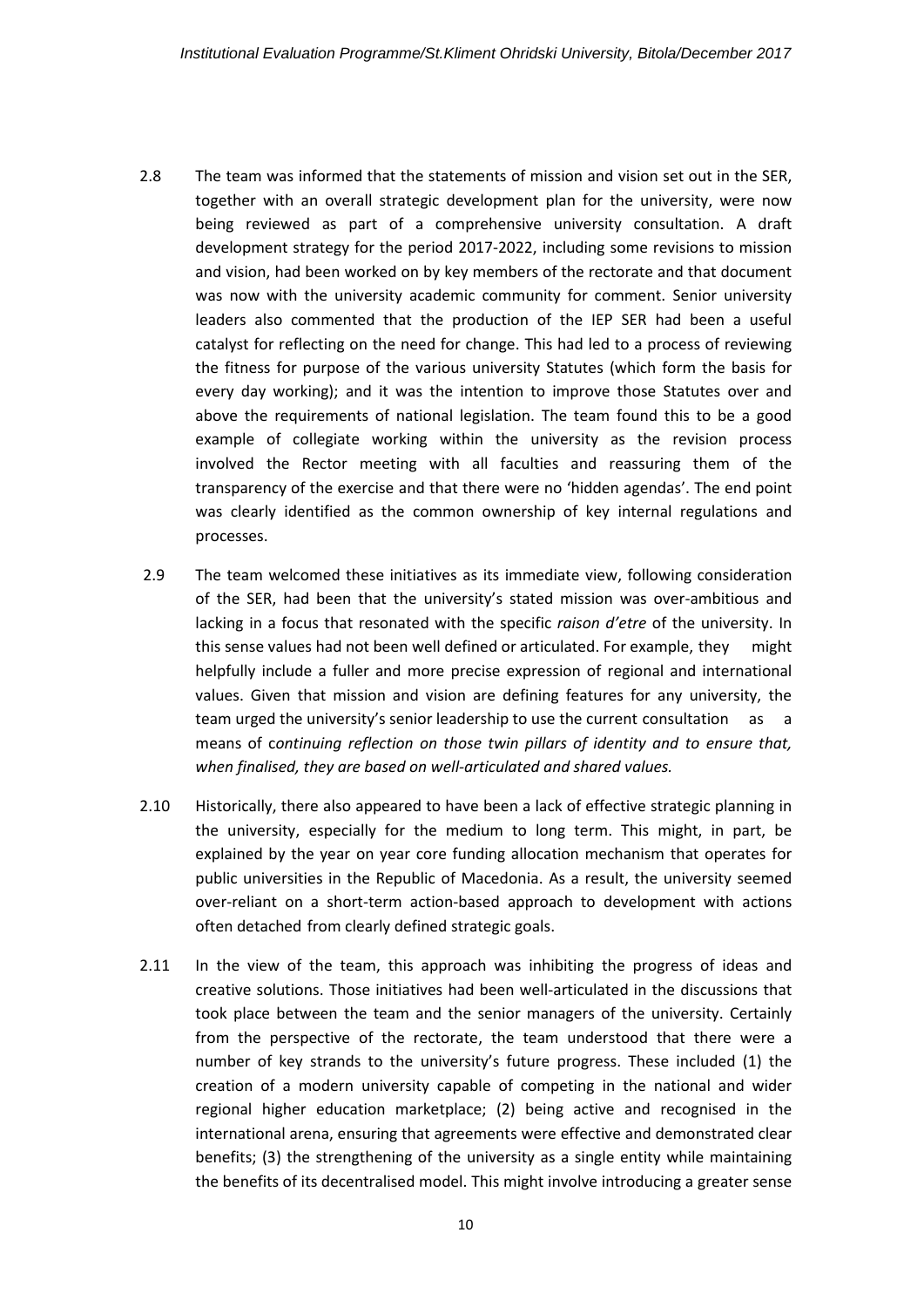of challenge to individual faculty proposals both from other faculties and the centre. Strategy was therefore seen as a tool of integration and a support for faculty development; (4) improved approaches to attracting both home and international students with a focus on international recruitment to the second and third cycles.

- 2.12 The draft development strategy and its associated action plan were provided to the team in advance of its second visit in October 2017 and the team found many aspects of positive progress in this documentation. One key element of the new strategy emerged around the quality assurance and enhancement of education and research. To counter the view held in some quarters that quality processes were simply a bureaucratic hurdle, the university was looking to develop clearer processes and also engineer a shift towards enhancement. The draft action plan was seen by the rectorate as an important way of stimulating change in a difficult external environment; and this explained the current focus on operational and tactical goals. The team noted, however, that the action plan lacked specifics, with dates, priorities, and monitoring mechanisms missing or underdeveloped. More broadly, future strategic direction in relation to organisational structure, the optimum number of faculties, student numbers, and the nature of international engagement needed greater clarity. In the view of the team there was an urgent need to guide actions through agreed strategic directions of development.
- 2.13 The current strategic planning process was, however, providing a timely and important dynamic in support of the university's future development. The team saw ample evidence of management and staff commitment to the process and a strong impetus to finalise the plan by the end of 2017. However, the team did detect some ambiguities of approach and inconsistencies in the theoretical underpinning of the exercise. The team was therefore keen to stress to the university leadership that the *strategic development at St. Kliment Ohridski should focus on SMART<sup>5</sup> goals and associated indicators balanced around key strategic approaches*. The associated *action plan should be streamlined around the revised mission and vision and strategic goals*.
- 2.14 At this juncture, given the weight of internal and external challenges, the team also believed that there might be some benefit from establishing an independent and regular source of external advice and benchmarking to support the future development of the university. This might be achieved in a number of ways; *the team suggests that the establishment of an International Advisory Board could be an effective vehicle for harnessing an appropriate balance of external experience and expertise to the on-going benefit of the university.*

**.** 

<sup>5</sup> Specific, Measurable, Achievable, Relevant, Time-bound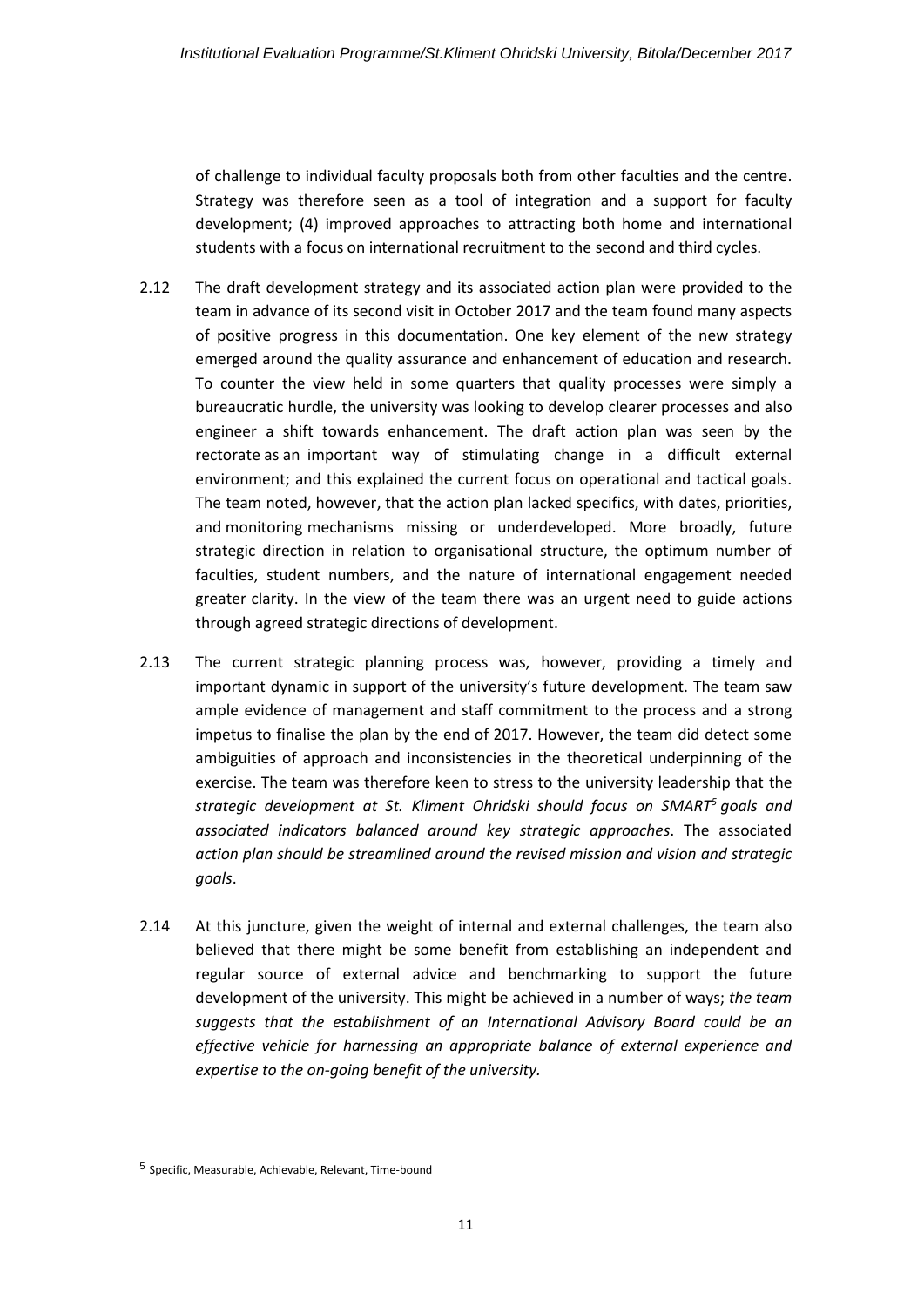### <span id="page-11-0"></span>**3. Quality culture**

- 3.1 In the university's SER a number of connections are made between levels of the organisation and stakeholders - management, staff, students, external partners - and the quality assurance system. These are often expressed as processes or as matters of compliance, for example adherence to rulebooks. The organisational and management structures of the university are seen as facilitating quality processes through the operation of the Senate, Rector's Board, and comparable arrangements in faculties and other academic units. The team was informed that the Vice-Rectors for Academic Affairs, Research and Student Affairs work closely together and play prominent roles in guiding policy initiatives in quality systems; while in faculty structures one vice-dean is normally responsible for overseeing the implementation of quality processes, especially relating to assessment. These roles provide for an ongoing quality dialogue between the central level and the faculties. Underpinning the quality processes of the university are two key set piece activities: first an institutional self-evaluation exercise, as required by national law, carried out on a three year cycle and, second, an annual student survey conducted in each of the academic units of the university.
- 3.2 While endorsing these basic building blocks of a quality assurance system, the team also noted an honest appraisal by the university in its SWOT analysis, of 'insufficient functionality and implementation of the quality system'. Other areas of weakness in developing holistic quality arrangements, such as the functionality and reach of the iKnow management information system, are also acknowledged in the SER. As previously mentioned (see paragraph 2.12 above), it is the intention of the university's senior leadership to use the strategic planning process as a way of focusing attention on the development and embedding of a more rigorous quality culture and one that embraces all aspects of the work of the university. The team noted that there is a section in the draft development strategy (and action plan) on 'Quality Culture'. However, the suggested strategic goals in this area are formulated in language that lacks precision and are therefore difficult to translate into specific actions. Thus, the university talks of achieving the 'highest possible degree of quality in higher education, scientific-research…'. Similar language is used in relation to the functioning of the central administrative areas of the university. Not surprisingly, perhaps, the section in the draft action plan on quality culture leans heavily on raising awareness of quality policy and practice amongst academic and professional staff and also students.
- 3.3 Clearly this level of general ambition and internal stakeholder encouragement and engagement has its part to play in progressing a quality culture. And it is, of course, the case that the draft development strategy embraces quality improvement and enhancement ambitions in, for example, the areas of teaching and learning and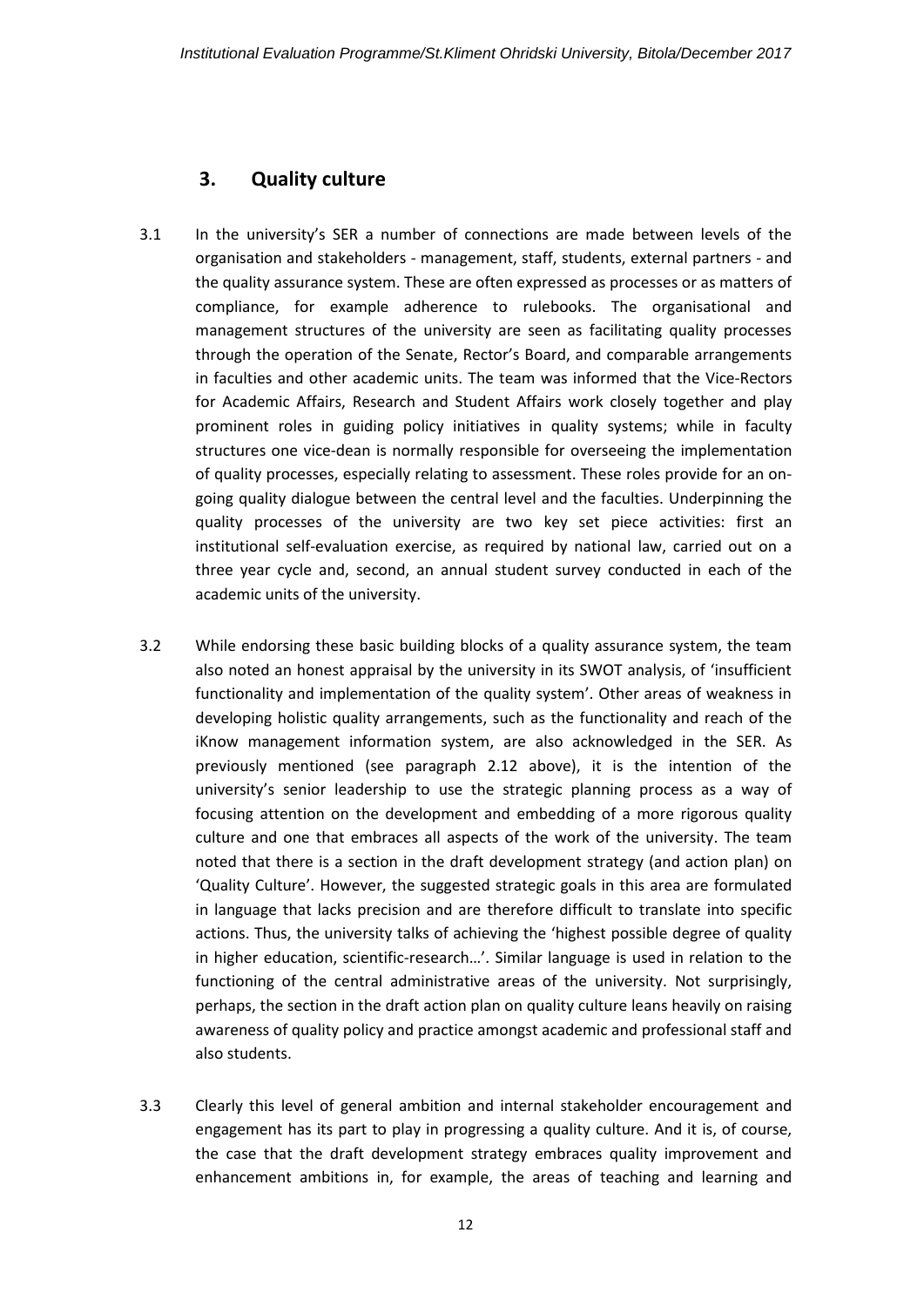science and research. There is a natural interplay between these elements and the larger umbrella that is quality culture. The team, therefore, found clear evidence of a desire to develop and improve quality culture. What the team found missing, however, was a university-wide understanding of quality concepts. This was the glue that should hold together the various policies and practices operating in the university. Thus, while the university was working hard to update and improve its various rulebooks relating to quality assurance, in the view of the team this could not be an optimal exercise unless there was a common conceptual understanding of the broader quality factors at play, the nature of their interaction and how strategic quality outcomes could be delivered. In discussions with the team, staff often referred to one output measure as an indicator of the quality of education at the university, for example they saw the demand for St. Kliment Ohridski graduates on completion of their courses as proof of the success of quality arrangements. No doubt this correlation was part of the story, but the team was looking for a broader framework for making such judgements. For example, one element of this conceptual framework might be the student journey - admission, progression, achievement and graduate attributes; the quality systems that were in place and how they identified excellence might be seen as a second element; and a third element might relate to the core identity of the university (mission and vision) and how far this was being reflected in the outcomes for education, research and other activities. The team therefore *recommends that all levels of the university are supported in developing a better understanding of a quality concept, its meaning and the latest methodologies that can be utilised to help produce positive quality outcomes*.

3.4 In terms of quality management systems, the university has pursued ISO 9001:2015 in relation to central professional and administrative areas of activity. The university believes that this approach, together with rules for the ethical behaviour of staff and students, can be instrumental in strengthening 'the institutional capacities for quality assurance and control'. To a degree, the team could see the reasoning behind this approach which is designed to focus on consistency in providing products and services that meet customer needs and internal/external statutory and regulatory requirements. After all there is, as previously noted, an extensive raft of legal and statutory requirements that apply to universities in the Republic of Macedonia. However, even in higher education systems that emphasise a market-oriented approach to university education (the student as 'customer'), there is an understanding that the 'products and services' on offer are of a very different nature to those found in, for example, a manufacturing environment. It is also clearly the case that ISO standards are not easily transferable to the academic domain; and, indeed, the team noted that the university did not intend to try and do so. There are therefore difficulties in operating with divergent quality philosophies and practices in an academic institution, not least because there is an important interplay between professional/administrative staff and their academic colleagues in supporting the teaching, learning and research infrastructure and related quality support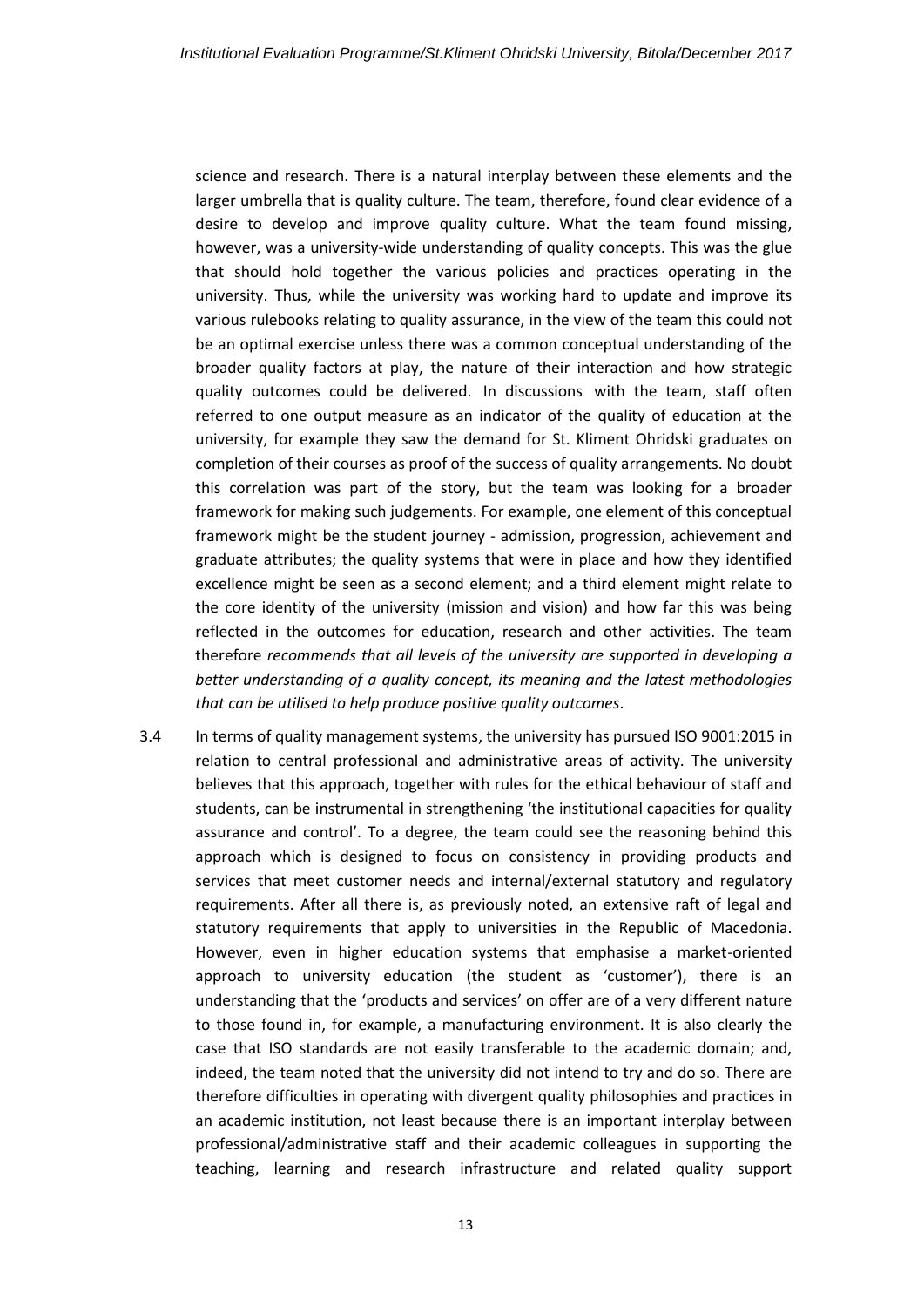mechanisms. The quality management system needs to be one with a shared language and understanding and approaches that can for all the different internal stakeholders. The team welcomed the plan for an internal conference for all academic staff focusing on improving quality and explaining the methodologies applied, an initiative that had emerged from the self-evaluation process. In future, the team suggested, there could be some benefit from including representatives or experts from other universities or even hosting a wider regional university conference on quality management/assurance/enhancement. It was also important to engage with relevant professional and administrative staff in this conversation so that the ownership of quality was embedded across all parts of the university. *The team therefore urges the university's senior leadership to reflect on the type of quality management system it should put in place to meet the university's needs as a whole*.

- 3.5 The importance and value that the university attaches to student feedback as an indicator of quality was a common feature of many of the discussions that the team held with staff and students. As previously noted, the results of a comprehensive student survey, conducted under the auspices of the self-evaluation committee, are included as a substantial annex to the SER. The survey covers the quality of study programmes at all three levels, academic staff activity (performance of professors) and the quality of staff supporting mainstream teaching activity. The team noted that there were many positive indicators emanating from the survey and these are referred to in the appropriate sections of the SER. The university has also pinpointed a range of areas that require further attention such as inconsistency across academic units in the 'objectivity of assessment' and also in the failure to apply 'modern teaching methodologies' across all programmes. In many ways these weaknesses speak to a lack of effectiveness in some aspects of the university's quality systems as guardians of both assurance and enhancement.
- 3.6 In addition to the student survey delivered as part of the self-assessment cycle, the team noted that student surveys for annual monitoring purposes are undertaken by the various faculty units. These take place at the end of the academic year and the results are published on the university's internal website. Faculties were said to be generally happy with the outcomes. The team appreciated that these surveys generated a significant data set and it was clear that analysis took place to identify strengths and weakness in the key aspects of the student learning experience. However, it was not entirely evident to the team that these conclusions were being followed up systematically through the core quality systems. The student voice now has an accepted place in helping to assure and enhance the quality of academic programmes and the wider student learning environment. There is, however, a danger that the act of listening becomes an end in itself, and that tried and trusted methods are repeated without achieving the desired impact. There were a number of areas of the process that the team felt merited attention. For example, had the purpose of the surveys been considered in the context of the overall quality systems;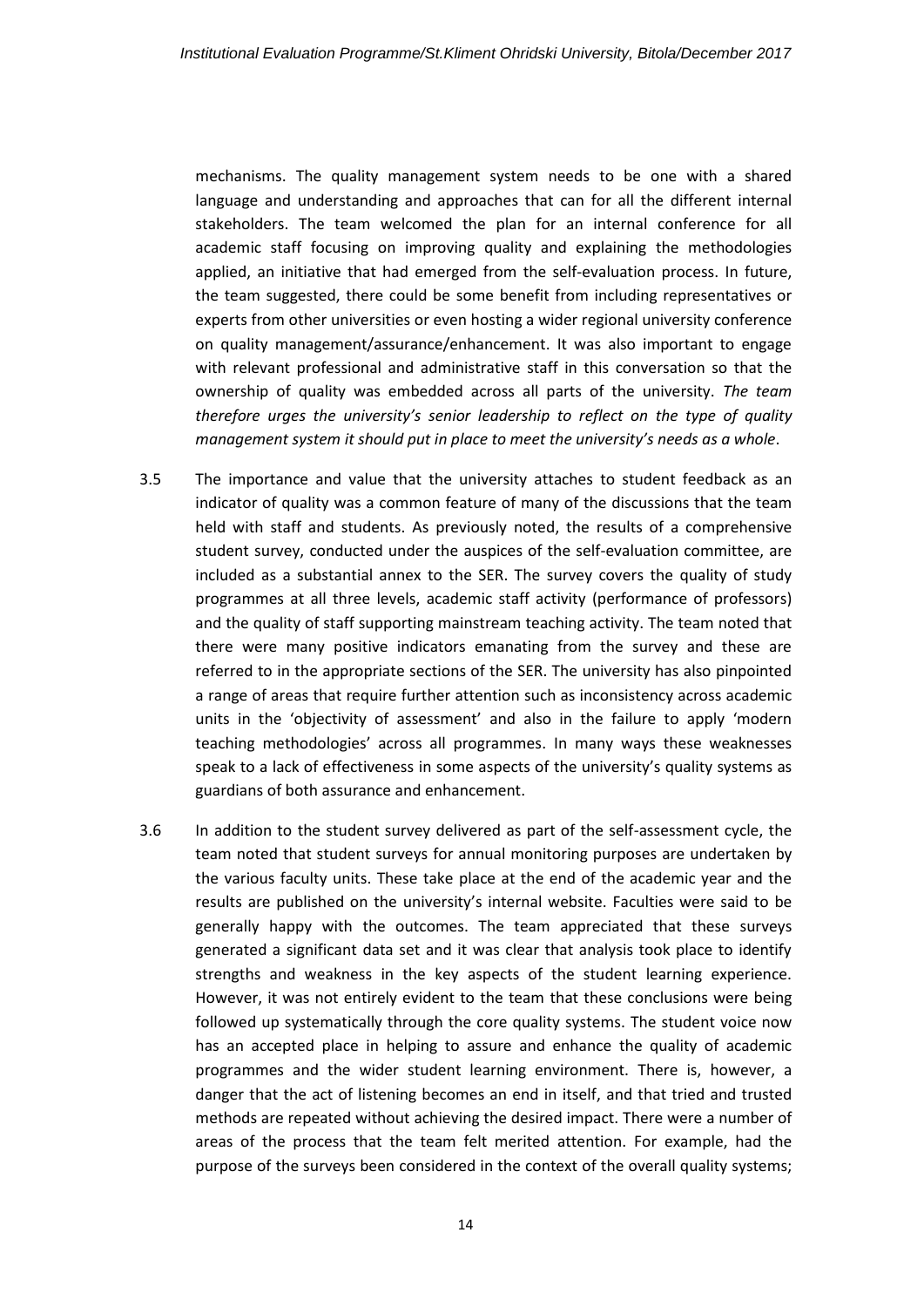how was the content of the surveys determined and were there any questions that were being overlooked - in the view of the team there was a very strong case for seeking student views on how far they felt the teaching and assessment on their programme helped them in meeting learning outcomes; was a yearly survey at the level of the unit sufficient - surveys at the end of each semester might offer greater scope for understanding and addressing any issues at an earlier opportunity; and finally was there sufficient robustness in responding to concerns that were being raised. *The team recommends, therefore, that the university reflects on the purpose of student surveys, including the appropriateness of content, their frequency and timing and the effectiveness of follow-up actions (closing the feedback loop).*

- 3.7 The university is open in its acknowledgment that internal quality assurance systems are still in the process of being developed fully and, in some areas, suffer from shortcomings in implementation. The team also felt that while the emphasis on student surveys was understandable as an important measure of quality there was a risk that other performance assessment measures - such as feedback from employers/external stakeholders, peer observation of teaching, evaluation of the learning infrastructure - might be underplayed or overlooked. This was a dynamic process and one that needed to bring together a wide range of indicators. *The team therefore asks the university to ensure that a range of performance assessment mechanisms are put in place to support quality assurance and quality enhancement*.
- 3.8 No doubt some of these gaps in approach and processes will be addressed through the updating of rulebooks, the expert scrutiny of the university's deliberative committees and a strong lead by senior management both centrally and in faculties. However, as with other areas of activity, quality system development requires resources and the team believes that the professional staff support for quality processes needs some reinforcement. At the moment there is only one Quality Officer and, given the university's statement that 'investing in the quality assurance system is a long-term strategic plan of the University', there is a strong argument for an increase in professional support staff in this area and even the establishment of a dedicated Quality Office within the rectorate. Equally, if quality systems are to be understood and acted upon by all sections of the university then, in the view of the team, processes, responsibilities and intended outcomes had to be communicated in a more accessible way. The university's rulebooks provide a set of requirements relating to quality but often fail to provide a clear sense of concept, context or how a sequence of inter-connected activities work in practice. In many higher education institutions it is common practice to *produce a Quality Handbook, in addition to the more formal rulebooks or regulations, and the team recommends that the university adopts this approach to support the development, embedding and implementation of its quality system.*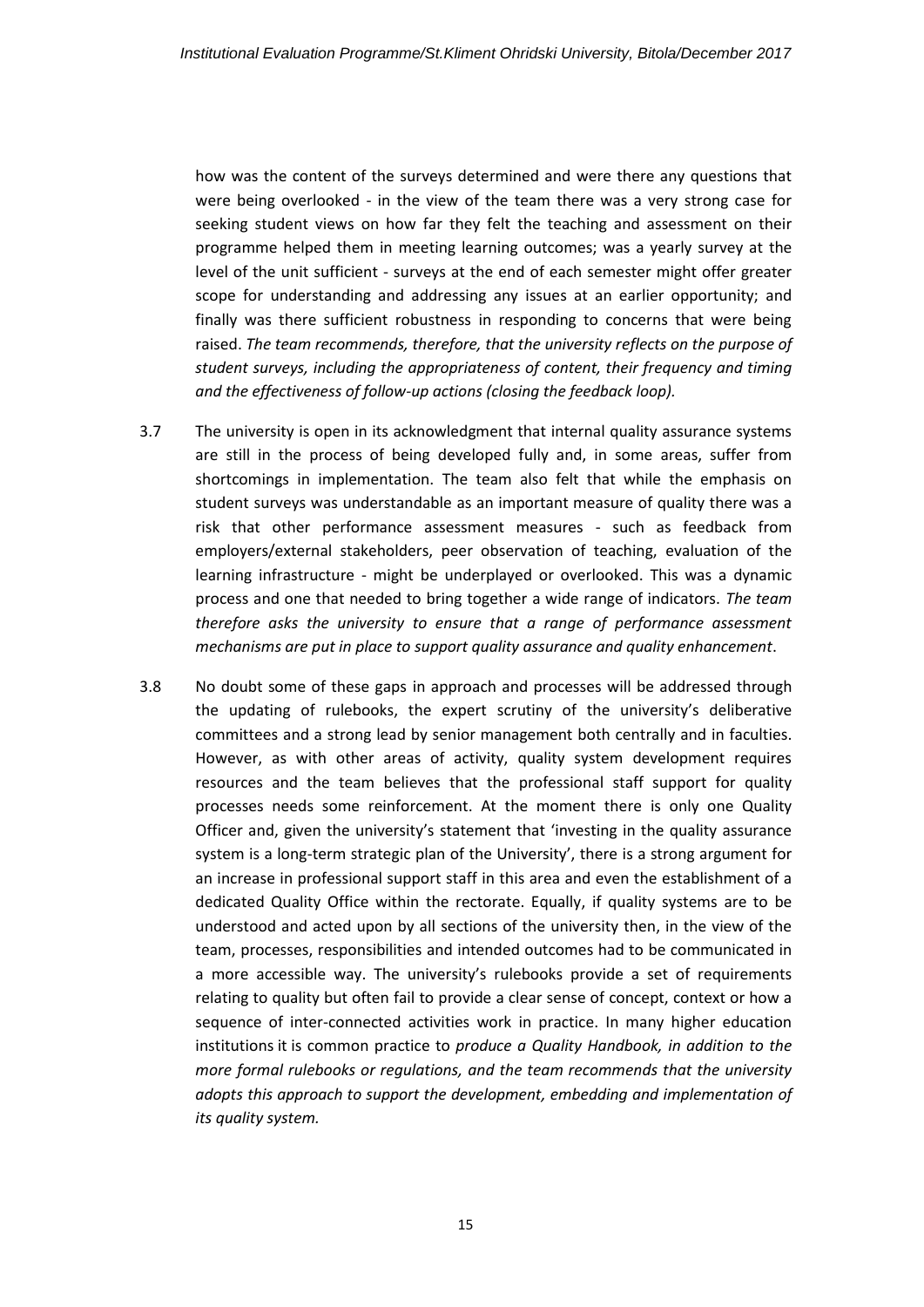#### <span id="page-15-0"></span>**4. Teaching and learning**

- 4.1 The university's draft development strategy sets out a number of challenges facing the university in the area of teaching and learning. In broad terms these challenges are characterised as the need 'to offer and develop such competencies of students and academic staff which can go along [with] the social and economic changes, while improving the professional integration of students'. The university's building blocks in advancing teaching and learning are described in the SER as design and approval of programmes; student centred learning and assessment; physical resources and technical capacities; and the information and academic support for students while pursuing their studies.
- 4.2 The team was informed that existing programmes had recently been re-accredited as part of a five-year cyclical process. While this re-accreditation process included a requirement to gather evidence of the competitiveness of the programme, the team heard that in some areas, government policy would not allow programmes to be closed/opened even though demand for places was low/high. There was also a view expressed by senior managers that while the university was seeking to address regional higher education needs, for example through the enhancement of the Higher Medical School to faculty status, government policy could often be a barrier to a more open, market-driven approach. Ultimately the Ministry of Education would determine which faculties opened and closed and where provision should be located. The team noted, for example, that the Faculty of Law had its main location in Kichevo with a branch in Bitola. This arrangement was not optimal in terms of recruitment as demand in Kichevo was limited. Yet there were limitations on the autonomy of the university to effect a full relocation of the faculty to Bitola where demand would be higher and development opportunities greater. The team felt that this was a significant constraint on the decision-making powers of the university.
- 4.3 The internationalisation of programmes had been emphasised in the re- accreditation process with a greater focus on the European dimension in the curriculum. In addition, four double diplomas at undergraduate level and four at postgraduate level had been introduced into the university's portfolio. The team was told that cooperation between faculties on programme development and programme synergies was not well established. There were a small number of joint programmes delivered between faculties and some consideration was being given to introducing more interdisciplinary programmes. However, faculty collaboration often resulted from students choosing electives outside their home faculty rather than any conscious faculty management planning. The team thought that this was one of the areas where the impetus towards consolidating the 'integrated' university might bear fruit.
- 4.4 The team noted that there were relatively few programmes taught in English and the university acknowledged that this position needed to change if it was to attract greater numbers of international students. Indeed, the scope for increasing English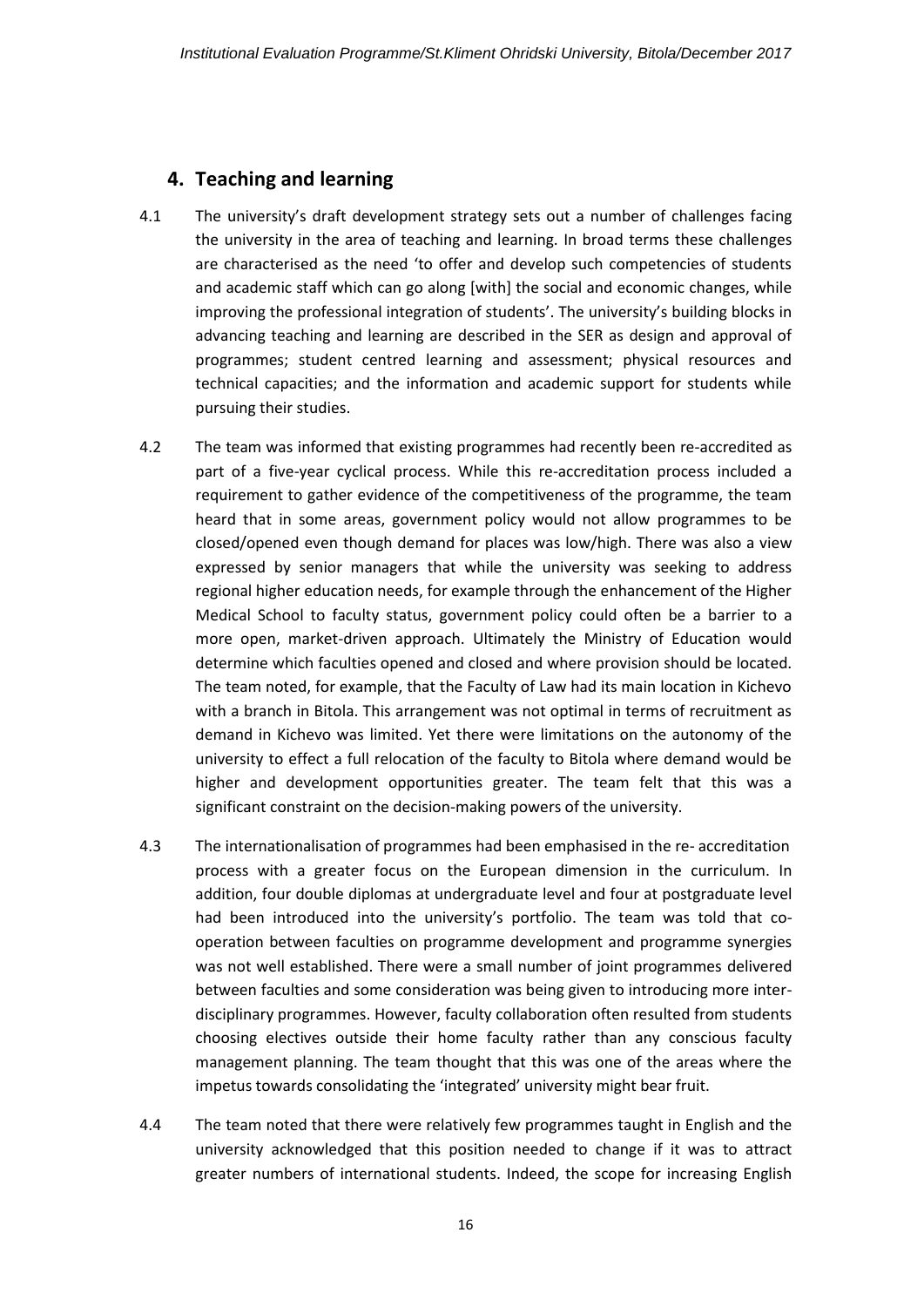language programmes had been the subject of recent discussion in the rectorate and there were plans to double the number of such programmes over the next two years. New programmes would cover subject areas such as economics, traffic and transport and tourism although these proposals would, of course, require approval from the Ministry of Education and the national Board of Accreditation. In response to concerns raised by the team about the university's capacity to manage such an increase in specialist provision in a relatively short period of time, senior managers emphasised that they had given considerable thought to the investment implications of this decision (including that of staff time and staff development) and these aspects had been carefully factored into the development strategy for the academic portfolio.

- 4.5 The SER provides a detailed summary of the university's approach to programme approval and the team was able to scrutinise examples of programme documentation for both undergraduate and postgraduate provision. This documentation was found to be extremely comprehensive and included details of assessment tasks and learning outcomes. The team also looked at the related rulebooks on quality assurance to see how the process was managed. The team concluded that the core quality assurance mechanisms operated effectively in this regard. As previously noted, however, the introduction of a Quality Handbook (see paragraph 3.7 above) would provide an additional element of context and explication for those involved in these processes.
- 4.6 The university explained to the team that while it would continue to compete actively for new students, it had, in fact, no expectation of any significant expansion in student numbers in the foreseeable future. In the context of teaching and learning, the team was told that management efforts could, therefore, be concentrated on the quality of the learning experience. However, there was an immediate and important consideration which related to the current recruitment levels and the fact that in 2015/16 significant numbers of first cycle students - in the region of 50% failed their final examination<sup>6</sup>. The university explained this very high level of failure by reference to the fact that 97% of high school graduates continue to university in the Republic of Macedonia. This lack of selectivity at the point of entry meant that many new students had not given proper consideration to the demands of a university education or were ill-equipped to cope with the pedagogic and curriculum demands of their programme. As a result, many left quite early in their first year; in some cases students left after the first year to move abroad. This was not a problem confined to the first cycle. At graduate level there was an increasing trend for

1

 $6$  The SER indicates in table 16 that for first cycle students who completed the final exam in 2015/16 only 49.64 % passed.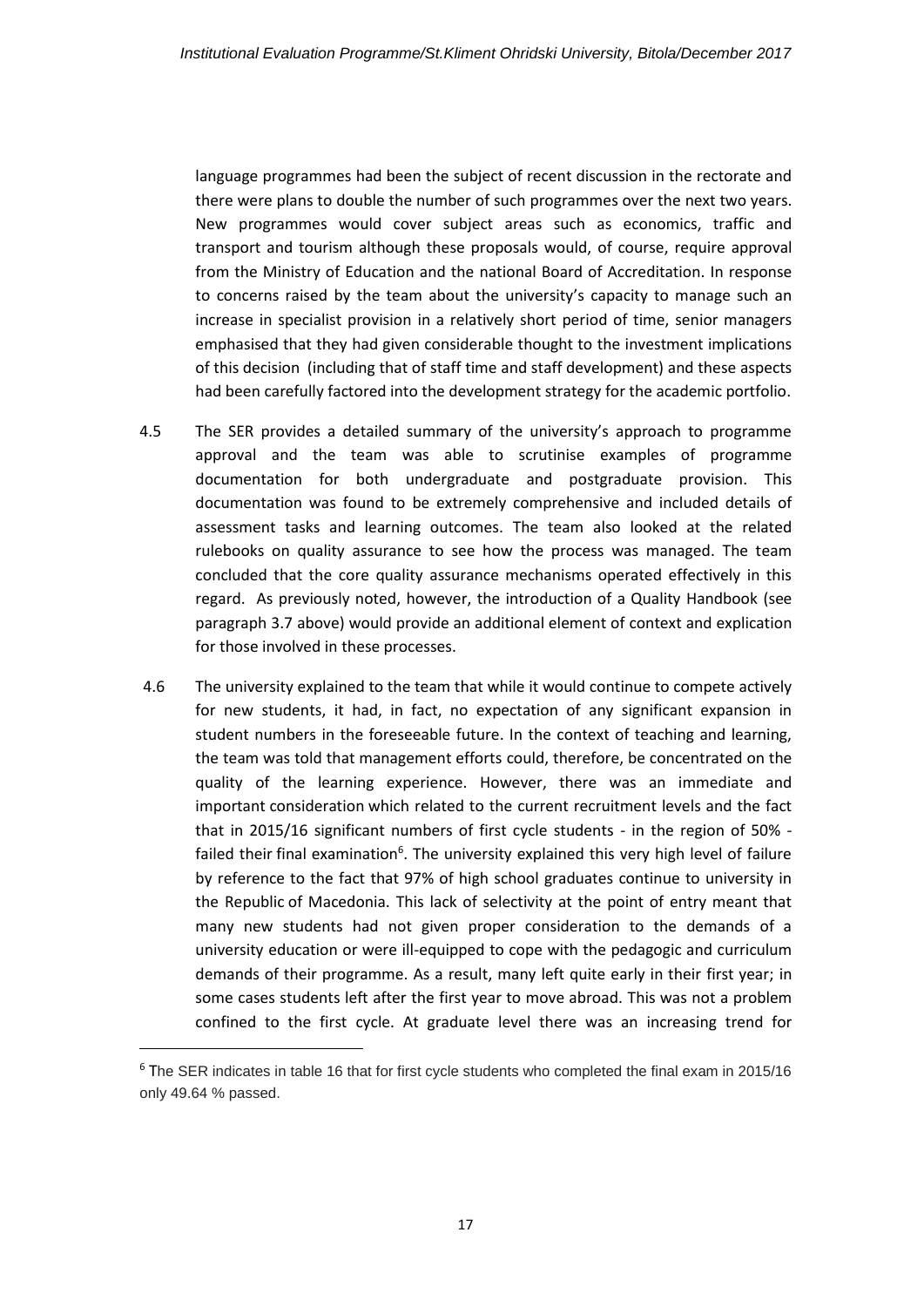students to prolong their studies, and in 2015/16, 729 students are shown as having been on their programme for five years or more. This compares to an equivalent figure in 2014/15 of 354. These low completion rates were confirmed in conversations that the team had with postgraduate students and were mostly attributed to work pressures. In terms of the health of postgraduate education at the university, this situation was compounded by many students going abroad to pursue their Masters' education.

- 4.7 The team was aware that some of the significant factors affecting high drop-out rates at undergraduate level were outside the direct control of the university. However, there was some danger that these statistics on student drop-outs might become normalised. In the view of the team it was important that the university regarded this as a quality matter and one that demanded regular scrutiny, analysis and action. St. Kliment Ohridski was far from being alone in encountering the challenges of high student drop-out and there were many examples in the sector of innovation in tackling some of the underlying causes. Indeed the team found some evidence of faculties undertaking outreach work with high schools to help with the transition from the directed learning school pupils were familiar with to the more independent style of learning expected of students at university. The team also advised that there were examples of creativity in programme design that could support those who struggled with the conceptual and subject demands in the first year of their undergraduate studies. One possibility was to introduce a foundation or preliminary year that could act as a more solid platform for future achievement by students who lacked some of the key study skills and confidence in subject material following their graduation from high school. The team therefore *recommends that the university consider different approaches to addressing the existing high drop-out rates, including creativity in programme design and structure*.
- 4.8 From both the perspective of the university and undergraduate students the alignment of theory and practice was of fundamental importance in the design of study programmes. Indeed, practical training (internship) is a compulsory element and embedded into every study programme in each year of the first cycle. These internships take place for 30 days at the end of summer semester. Faculties have signed agreements with companies and local and national government institutions for these internships and passing the internship is a programme progression requirement. However, in discussions with the team, some students suggested that there was a need for greater continuity of practical work during the year. They mentioned that practical work experience opportunities could be found outside the Republic of Macedonia but there was a limited take up of these opportunities. The team understood that most of the university's students lived at home and were reluctant to move away from this family environment. Students also expressed concern over higher living costs outside the country.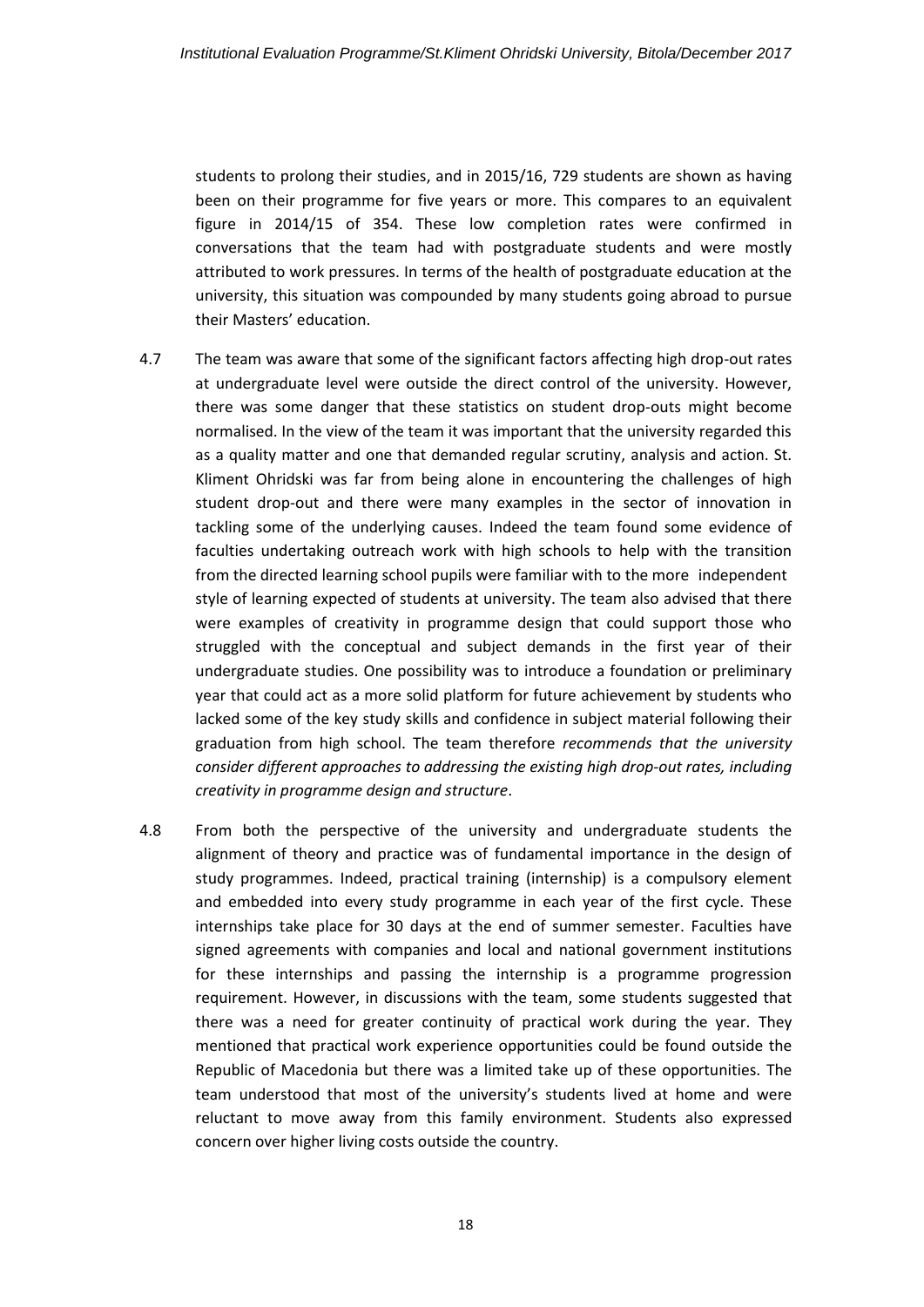- 4.9 The need to improve the quality of the wider learning environment provided for students was a frequent subject for discussion in the team's meetings across both of its visits. In general, academic staff were more critical of the shortcomings of the learning infrastructure but there was also a consensus amongst students studying in all three cycles that their achievement levels were being constrained by inadequate buildings and outdated or non-functioning equipment. In the science and technically based faculties there was little dispute that laboratories required major investment to achieve the significant improvement necessary. Indeed, in some subject areas academic staff were adapting their teaching approaches by including simulation work as a way of mitigating the impact of poor or out-dated facilities. For some faculties, infrastructure problems extended beyond the equipping of laboratories. For example, the Faculty of Information and Communication Technologies does not have space to accommodate its students in appropriate rooms and students confirmed that because of the lack of tiered lecture theatres and overcrowding it could be difficult to hear lecturers; and in some classrooms basic equipment such as overhead projectors were defective. While work had commenced on a new building for the faculty that would provide the level of facilities needed, the completion date was some way in the future because of the funding constraints for capital expenditure.
- 4.10 The team found the university to be very open about the difficulties it faces from the lack of investment in the learning infrastructure; and a number of specific issues are highlighted in the weaknesses section of the SWOT analysis that formed part of the self-evaluation process. The team recognises that there are significant external barriers to alleviating these difficulties. It hoped that the university's senior leadership could continue to work with national and local authorities to accelerate investment funding in the short to medium term. At the same time, the team also recognised and admired the considerable staff commitment to overcoming the immediate problems by, for example, scheduling teaching across a longer working day (8am to 9pm).
- 4.11 In this context it was perhaps understandable that the team found the development of a Virtual Learning Environment (VLE) patchy with a lack of consistency in the technical platform being used in faculties. Moodle is the VLE that is most commonly adopted but this has not been done in a consistent or systematic way; and indeed the team was told that there was not a university requirement that Moodle should be used as the VLE. The comprehensive roll out of a VLE for staff and students is, however, seen as a university priority. The team was told that the future direction of the VLE will be considered in the Education and Research Committee (all vice-deans are on this committee) and they will be expected to propose the best solution for the university. The team hoped that this decision would be reached in the near future as the current position was a clear inefficiency in the use of scarce resources and a hindrance to the development of more innovative forms of teaching and learning.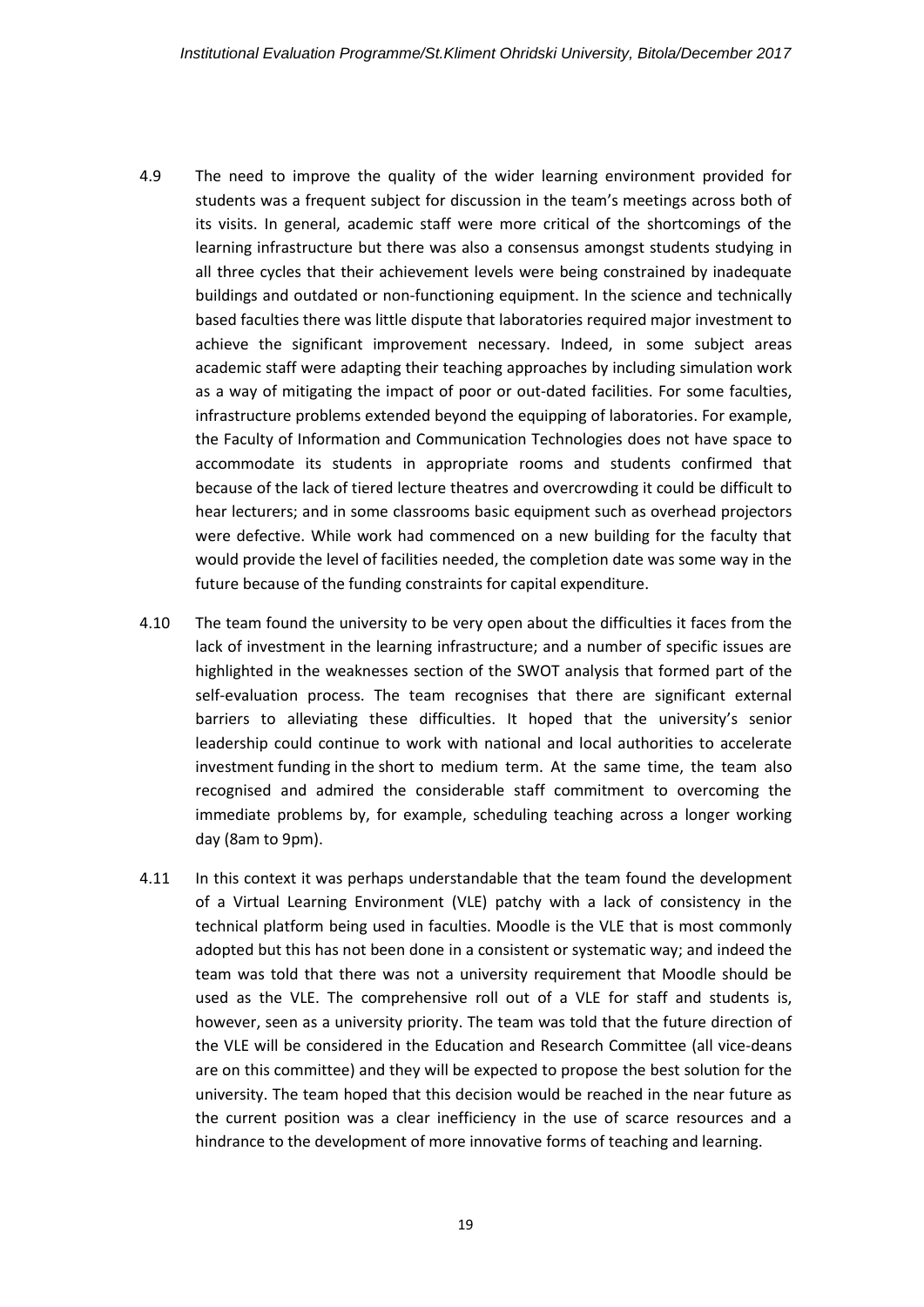- 4.12 Students indicated to the team that, on the whole, they had positive relationships with their professors. Academic staff adopted formal student consultation hours and these were often used to provide feedback on assignments. Outside of those meetings students said that their lecturers were easily contactable with email and phone numbers widely available. Typically, students spend 3-4 hours contact time a day with their professors with additional laboratory time as appropriate to the programme. There was an expectation of 2-3 hours independent study activity each evening or comparable time spent at weekends. The SER indicates that staff student ratios are at a tolerable level with the 2016/17 academic year showing 25 students per academic staff member. The team noted that this had improved significantly in recent years with total student numbers falling and academic staff numbers increasing very slightly. However, there was a concern expressed by students, and acknowledged by the university, that the lack of new academic staff over last five years had led to a degree of inertia and complacency amongst some professors. The team was informed that decisions on new full-time academic appointments rested ultimately with the Ministry of Education and that, in addition, there was now no scope, because of government restrictions, for appointing teaching assistants. The only teaching support was being provided by doctoral students. This situation was also contributing to an increased administrative burden on academic staff. The team accepted that these constraints were of some considerable significance and could easily contribute to a lack of innovation and creativity in learning and teaching. In the short term it suggested that an *increase in the number of visiting external lecturers, including those from outside the Republic of Macedonia,* could provide some badly needed 'new blood' and act as an impetus to wider improvement in pedagogy*.*
- 4.13 Notwithstanding these factors, the team did find some evidence of diversity and innovation in teaching practice. There was, however, a clear need for existing academic staff to focus more on improving their approach to pedagogy. There was obvious scope for linking this to the development of the VLE; but there were also areas such as assessment practice and the approach to determining learning outcomes and ensuring that they were being met, that needed some further internal academic reflection. Indeed, senior university managers accepted that there were some issues with assessment grading (grade inflation and inconsistency across faculties) although this was seen as an issue for discussion between faculties rather than one for central intervention. In addition, it emerged from the discussions that the team had with external stakeholders that the soft skills of some students required significant improvement. The team believes that the enhancement of soft skills in students is an important aspect of programme development and delivery, particularly at the first cycle, and one that could be addressed in a relatively straightforward manner. In terms of quality management systems, it was something that rulebooks and a future Quality Manual could embed in the processes relating to programme accreditation. Equally, in terms of delivery and student-centred learning there was considerable scope for redesigning assessment tasks to integrate support for the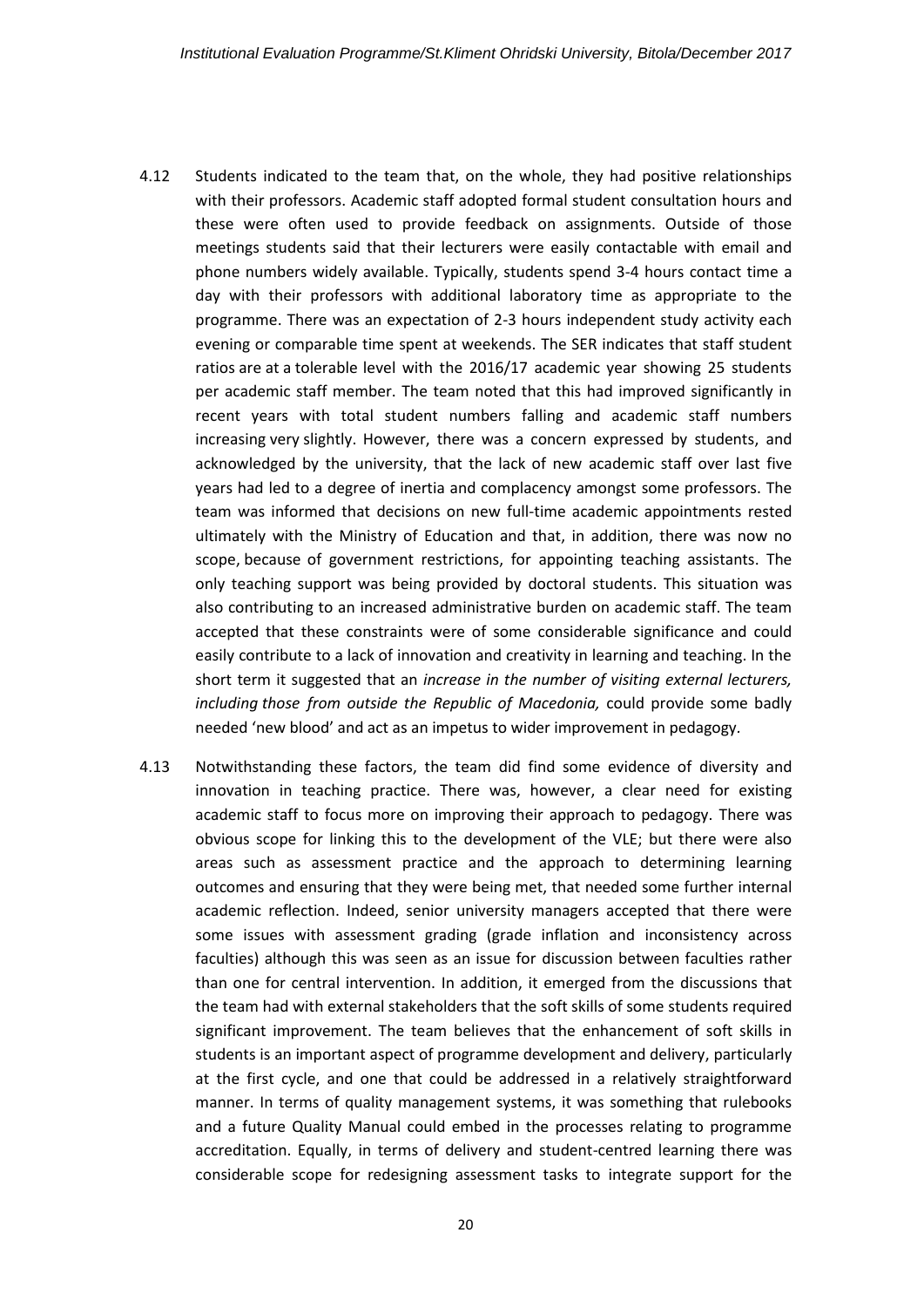development of, *inter alia*, communication skills, teamwork and problem solving. *The team therefore asks the university to* c*onsider or review its approach to programme delivery to help support the enhancement of soft skills in students, for example, through modified assessment tasks.* While the team accepted that faculties had to be at the forefront in enhancing teaching and learning, there was also a wider university responsibility to support the position of students at the centre of the learning experience. *The team therefore recommends that training and guidance should be organised and delivered to academic staff across the university so that they can provide consistent student-centred learning, particularly in relation to learning outcomes.*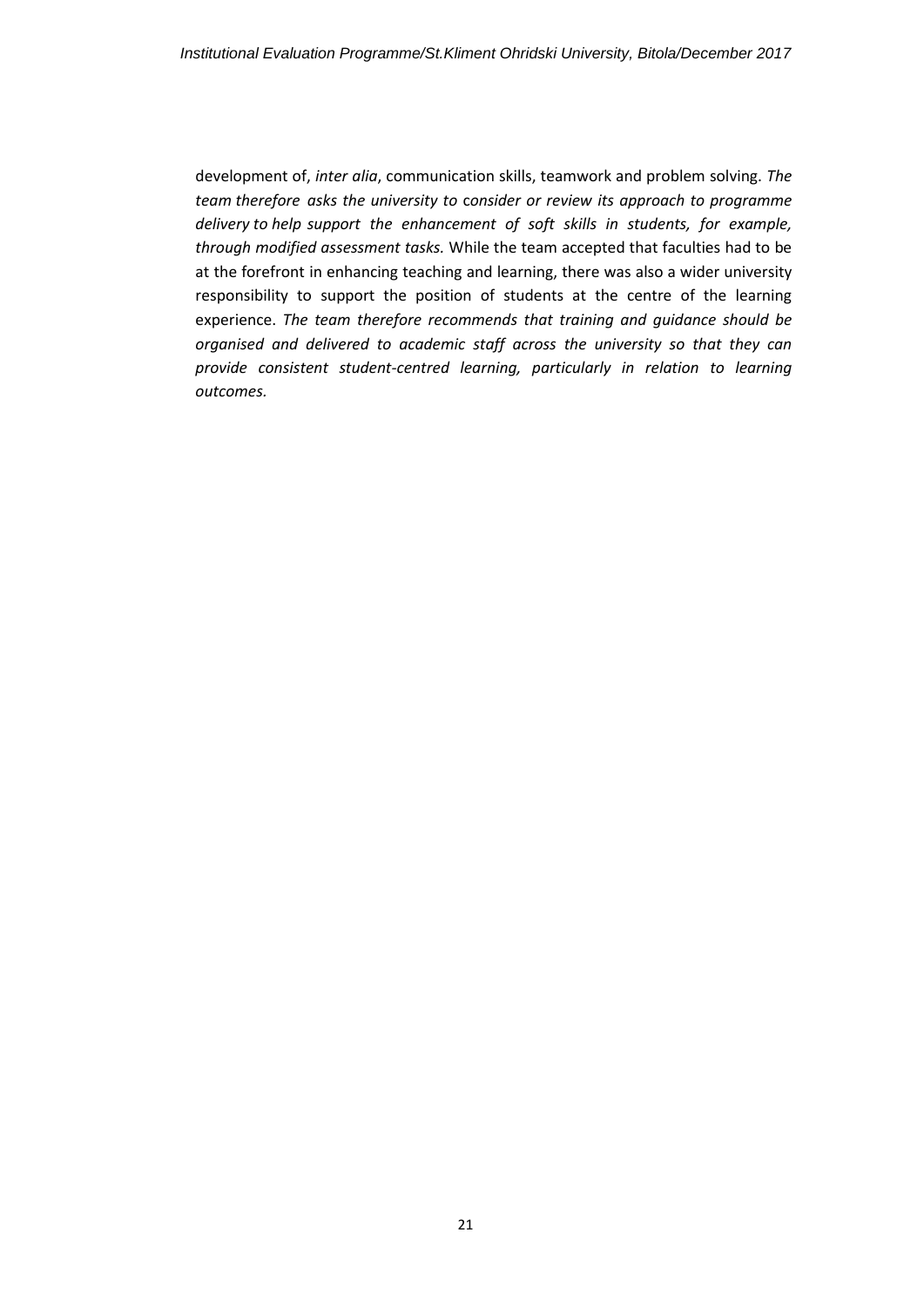#### **5. Research**

**.** 

<span id="page-21-0"></span>5.1 The team found there to be a manifest commitment to research at all levels of the university. Equally the autonomy of faculties within the integrated university model provides academic staff with the theoretical freedom to undertake research. These are important considerations. However, the development of a thriving research base presents the university with one of its greatest challenges; and the team felt that, at times, academic managers and the general constituency of academic staff were being overwhelmed by the difficulties of promoting and pursuing research in an environment where there was no national funding for research in universities and meaningful opportunities for individual research were extremely limited. In national terms the research and development budget was said to be 'miniscule'<sup>7</sup> . Government incentives in support of university research largely revolve around a relatively small honorarium (500 Euros) for publications in internationally recognised journals. The last public call for bids for national funding of research came six years ago. Research active staff recalled that in the past it had been possible to become involved in FP7 projects<sup>8</sup>; but this type of project co-operation was now very difficult to engage in largely because equipment was not on a par with EU partners and also as a result of a lack of administrative support in applying for projects and then in providing the necessary on-going support. The opportunities offered by Horizon 2020<sup>9</sup> are mentioned in the SER but, despite efforts by the university to involve itself in international networks (VISION) to support such project activity, the team found little evidence to suggest that this was bringing any concrete outcomes in terms of core research development. In strategic terms, therefore, the university is looking at how other universities in the Balkans region have tackled the significant step change to becoming more research active institutions. This is seen as part of a process to help establish some clearer parameters for future research development.

 $7$  The percentage of GDP devoted to R&D has been static at 0.22 percent of GDP for some years. This is 10 times less than the average for the EU.

<sup>&</sup>lt;sup>8</sup> FP7 is the EU's 7<sup>th</sup> Framework Programme for Research and Technological Development and operated from 2007-2013.

<sup>9</sup> Horizon 2020 is the biggest EU Research and Innovation programme ever with nearly €80 billion of funding available over 7 years (2014 to 2020).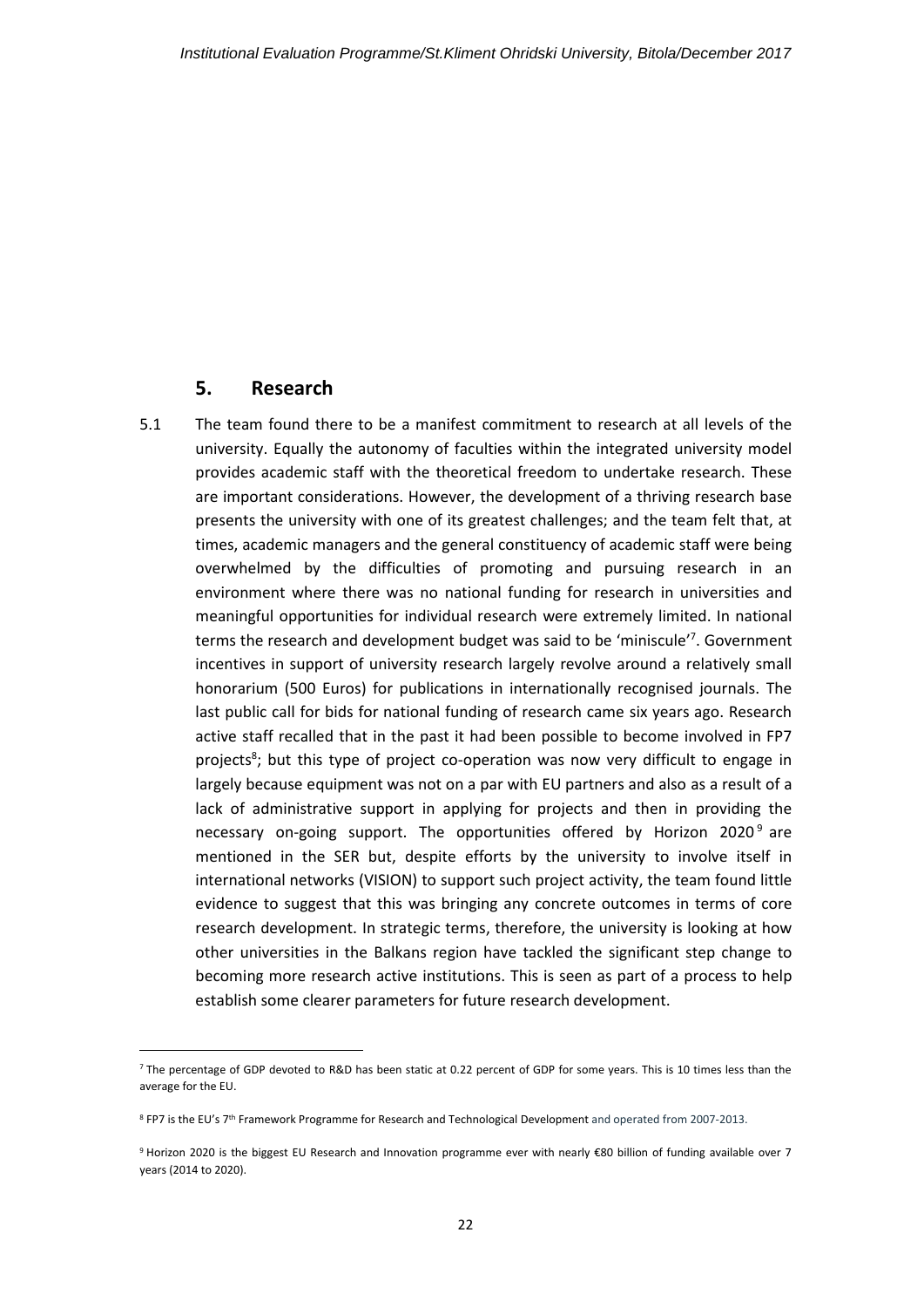- 5.2 In the draft Development Strategy research is recognised as being fundamental to knowledge development and knowledge transfer. The dilemma for the university is that its capacity to build a level of research that can respond to both internal and external needs is severely constrained by (1) an internal funding mechanism largely financed via student fees (40% pledged to research) that is subject the variations of student recruitment and (2) an outdated research infrastructure with buildings, laboratories and basic equipment some way removed from levels found in most other parts of Europe. The team noted the wide demands placed on the 40% of income allocated to research involving as it did investment and investment maintenance, study visits, national and international scientific literature purchasing and access to data bases in accordance with the Law on Higher Education and the Rulebook on the internal distribution of finances. There also appeared to be a disconnection between some national capital investment decisions and the ability of the university to realise the benefit of such investment. For example, the team was told that in 2014 the government had 'donated' three laboratories to the university. However, these remained unused with the equipment still in its packaging. In practice, the university needed further additional funding to train and certify staff in the use of the equipment and this had not been forthcoming. The university was well aware that there were significant efficiency and commercial gains to be achieved from the more effective management of laboratory resources. In this context, *the team encourages the university to prioritise investment in preparing laboratories for national certification/accreditation and ensuring that staff are given relevant training so that these laboratories can start to function at the earliest opportunity.*
- 5.3 In the face of these challenging circumstances, the team was concerned that, more widely, university research policy appeared somewhat fragmented and lacking in clear aims. This is perhaps best reflected in the long list of research ambitions set out in the draft Development Strategy; twenty elements are listed and these range from relatively general tasks to more specific goals. As with other aspects of the university's strategic planning the team was keen to see rather more specific indicators, perhaps established over a 3-5 year period, and a transition from the language of 'increased activity' often used in the draft action plan to concrete and realistic percentage measurement. Such measurable target setting would be more transparent and easier to communicate to the relevant stakeholders and ultimately offer better scope for systematic and regular monitoring. The team understood that there had been a slightly improved trajectory for research projects stemming from enthusiasm of staff and some central university support. However, these encouraging shoots needed to be located in a more secure strategic setting. As a starting point for refining the university's research development strategy the team *recommends that the university* c*onsider a research mapping exercise to identify areas of real strength with a view to aiding priority development, and the subsequent establishment of clearly recognised and publicised Centres of Research Excellence.*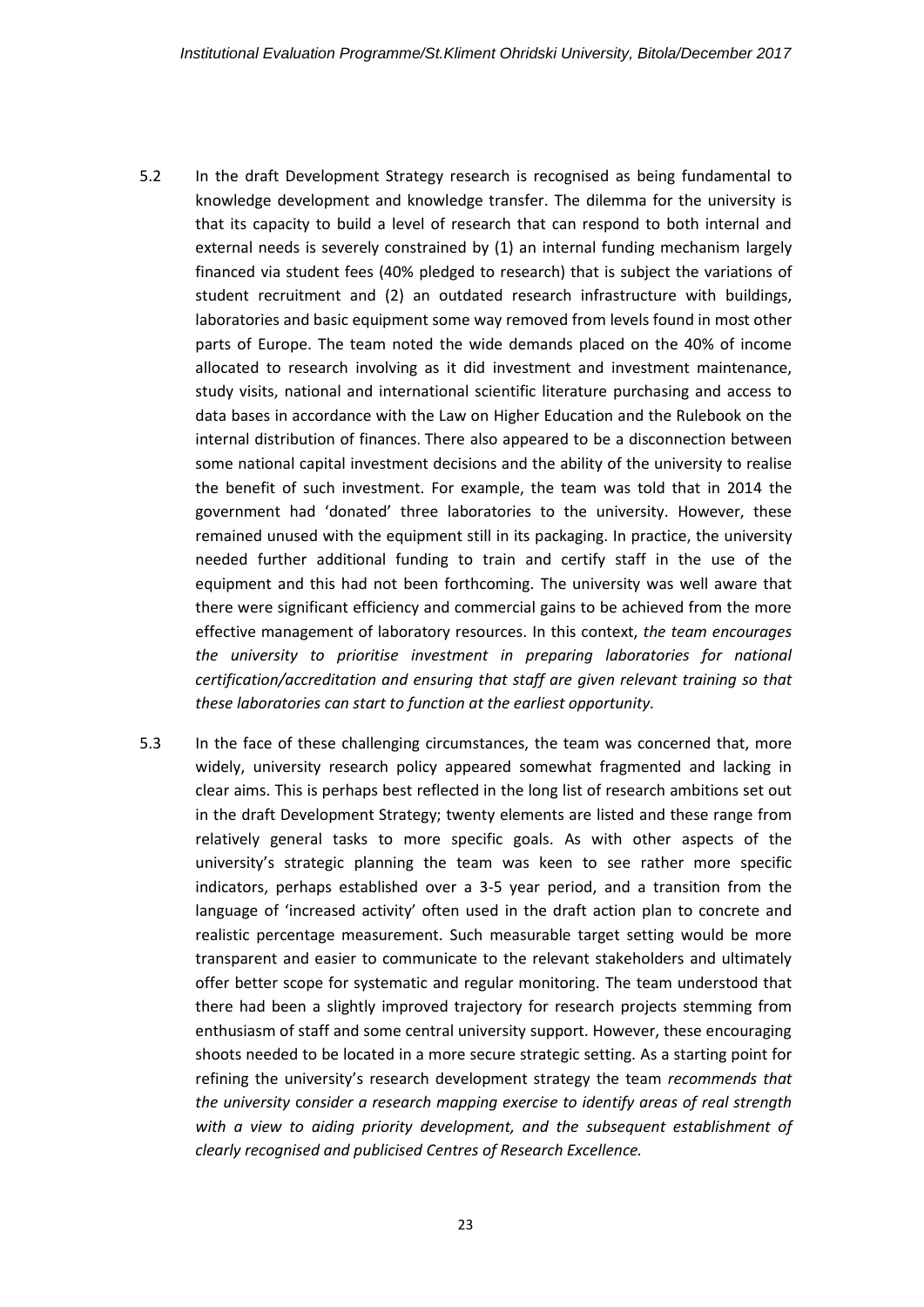- 5.4 In their conversations with academic staff the team heard that the current generation of researchers were used to being self-reliant. In part this was driven by the legal requirements for promotion which stipulate a threshold of research publications in high impact journals to secure academic progression. There were, however, factors other than self-interest at play; and the team found some staff recognition of the relationship between a thriving research environment and the delivery of better programmes for students. There was also evidence of greater innovation in applied research and this was often a catalyst to a greater emphasis on joint or multidisciplinary research. The team noted, for example, the opportunities for research collaboration between the Faculty of Technology and Technical Sciences and the Higher Medical School. Such collaboration was clearly critical in exploiting commercial opportunities and in making a wider contribution to society. This might be reinforced with university wide financial incentives to form groups prepared to embrace interdisciplinary research. This type of incentivisation was even more important at St. Kliment Ohridski where subject disciplines were geographically dispersed in a number of regional locations. However, it was apparent to the team that a proportion of academic staff needed institutional support to develop their research skills; and this was particularly the case with younger academic staff who might otherwise feel isolated in pursuing their research topics. This was being recognised by senior university managers and one initiative was to bring together one experienced professor with two less experienced researchers as a way of increasing the critical mass for external project bids and activity. The team was also pleased to note the recent establishment of an intra-university conference designed to focus on the preparation of papers for publication in high impact journals and the steps needed to prepare laboratories for accreditation. This move was important in helping to embed an institutional research culture and the sharing of best practice between individuals and across subject disciplines. The team wanted to emphasise the importance of this type of activity becoming a feature of the university's academic calendar. It therefore recommends the c*ontinuation of initiatives such as an annual staff development conference and specialist workshops to support, inter alia, staff competences in writing research proposals, producing work for publication and the sharing of best practice.*
- 5.5 In the 2016/17 academic year the university had 135 doctoral candidates registered across all years of study. Of these, 53 were first year enrolments. Doctoral study programmes (22 in total) are located across all of the university's academic units with technical sciences, education and economics being at the forefront of programme accreditation. These three faculties are also innovating in doctoral candidate support with the involvement of visiting professors from outside the country in both the mentoring and, on occasion, the supervision of doctoral candidates.
- 5.6 Behind these facts and figures, however, the research environment for doctoral candidates mirrors that for academic staff in lacking funding support and with third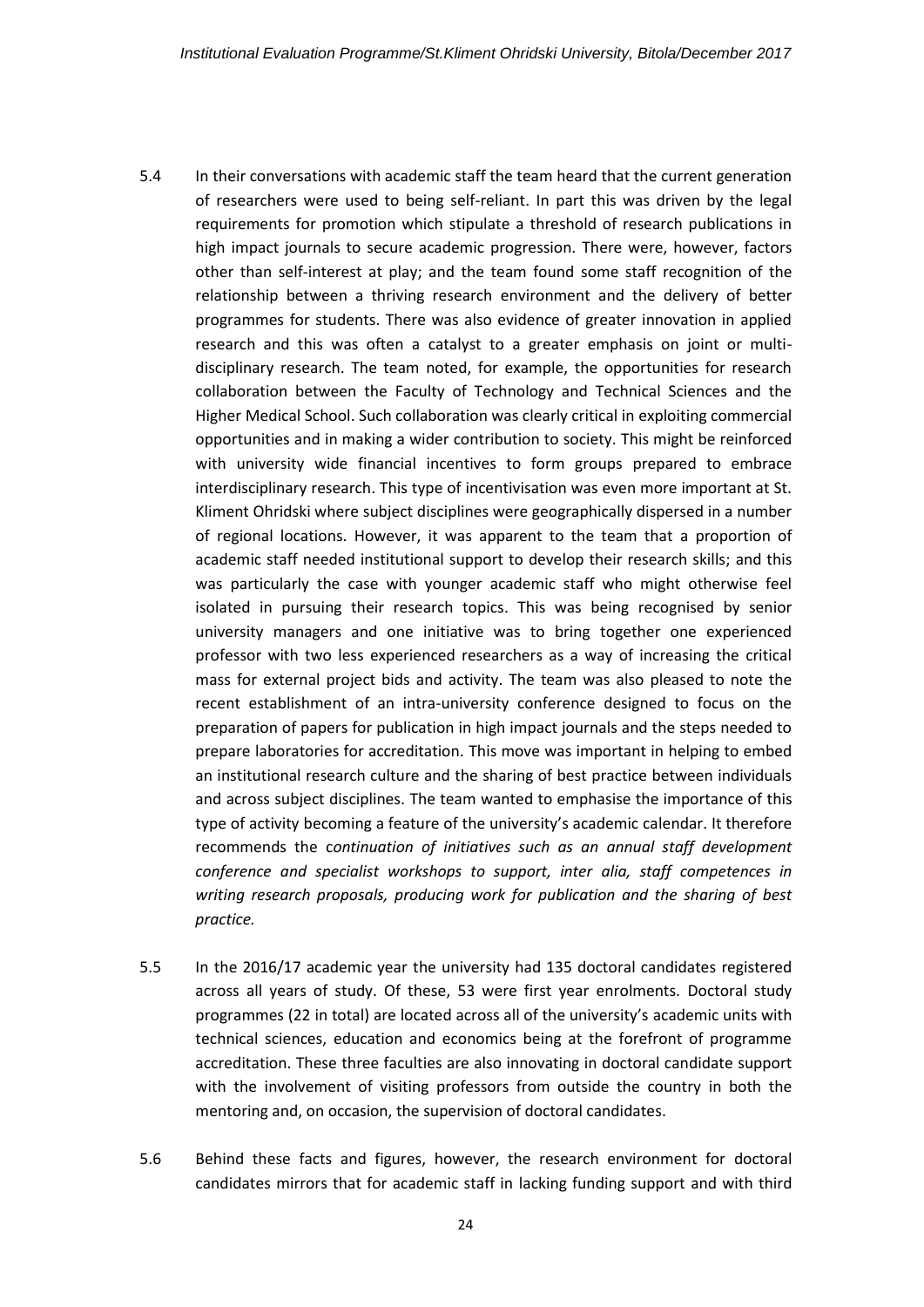cycle researchers seeing few opportunities for project activity or additional research engagement during their studies. Employment opportunities on successful completion of the doctoral thesis are limited. Clearly new academic posts in public universities in the country were subject to government restriction; and business and industry related positions at an appropriate level were very competitive. The team met a small number of doctoral candidates during the two site visits and, notwithstanding these challenges, found them committed and enthusiastic with a broad view of the benefits of a doctoral-level education. They commented that research supervisors were professional, clear in communicating the requirements of the programme and keen to guide and support their candidates through the potential pitfalls of doctoral study. Programme structure involved a substantial taught element in the first year which included coverage of the latest research in the field; however, some candidates thought that the first-year teaching could benefit from being streamlined with perhaps a greater focus on workshop type activity. Access to international journals was said to be poor although supervisors were willing to help with obtaining specific journals.

5.7 The team understood that there was little traction around many of these aspects of the doctoral learning environment. It was, however, concerned to hear that there was little sense of a wider doctoral research community. At faculty level there was some coming together of research students in lectures and very occasionally through projects. At the university level there was little or no interaction between student researchers. Doctoral candidates involved in meeting the team commented that this had been the first occasion that they had met each other; and basic facts such as the overall numbers studying for doctoral degrees at St. Kliment Ohridski were unknown by this group alongside the fact that 54 of their total were international candidates. Doctoral research can, by its nature, be an isolating experience; and the team was very keen to see some of those avoidable barriers to sharing experience broken down. Moreover, it was a relatively cost-free exercise to create a greater sense of collegiality amongst doctoral candidates. *The team, therefore, recommends that the university*  c*onsider the introduction of an embedded doctoral candidate network, including the development of doctoral candidate conferences to support the sharing of experience and best practice.*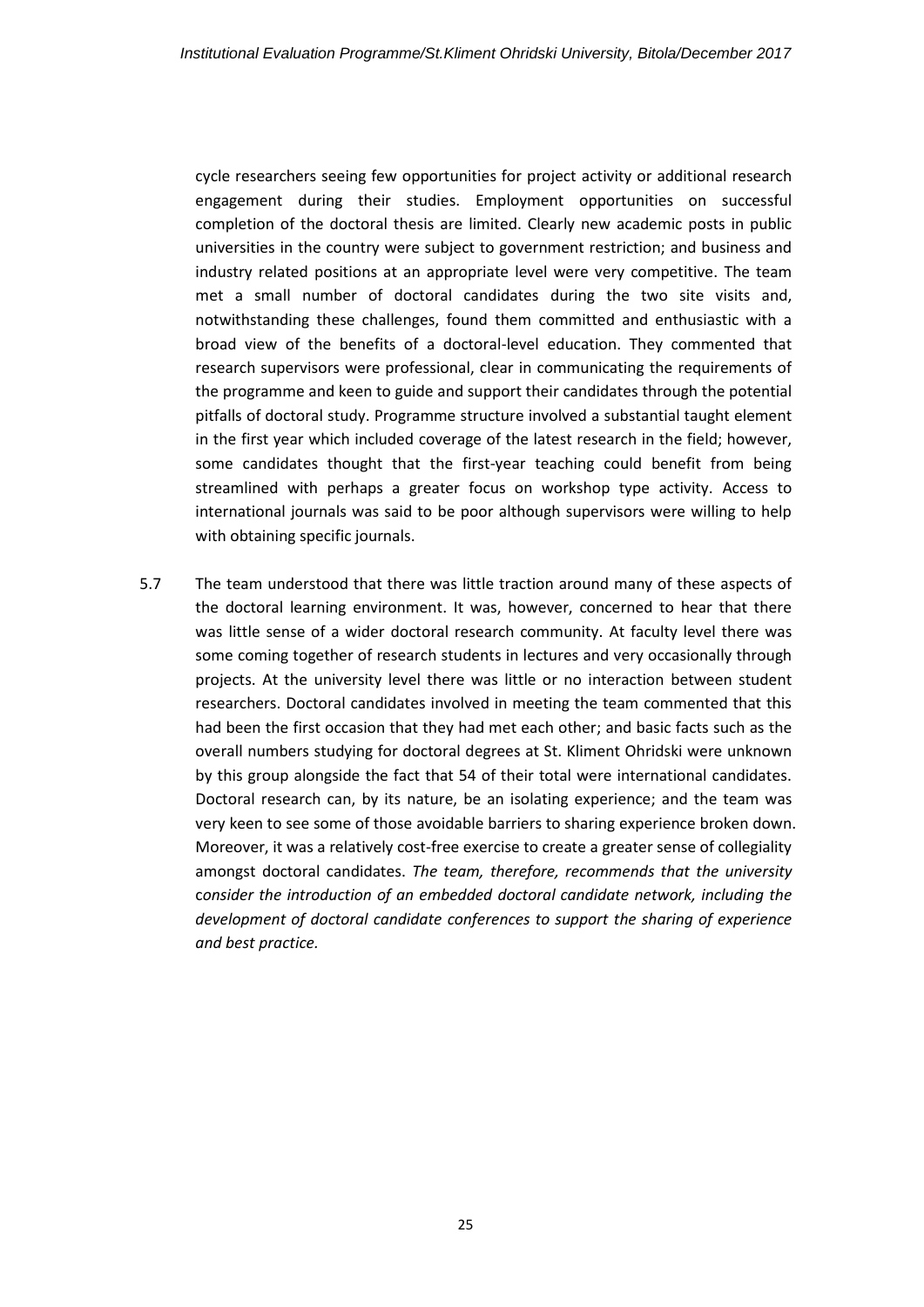## <span id="page-25-0"></span>**6. Service to society**

- 6.1 The section in the university's draft development strategy on integration within the local community opens with the following succinct observation: 'The set of relations between the university and its socio-economic backdrop represents, now more than ever, a key factor to the development and sustainability of every contemporary university'. The team agrees with this observation. That set of relations, however, is a complex mosaic which takes time and energy to nurture and which needs to be carefully sustained. It goes to the heart of the mission and vision of the university and the mutual respect required not just between the institution and specific external stakeholders but also between the staff and students of the university and the various sections of society that surround it. These are difficult relationships to assess with any degree of precision. In its meeting with external stakeholders the team often heard representatives talk of the good and positive contact that they had with the university. This ranged across a number of faculties. In addition, St Kliment Ohridski graduates were seen as well motivated when they moved into employment. The university was said to be well respected and described as a visible player in the external environment; but there was also a view expressed that more could be done to enhance its local and national profile. Equally the team received comments suggesting that the university would benefit from developing its capacity to serve the wider Balkan region.
- 6.2 Alongside the first-cycle student internship arrangements that operated with a wide range of local businesses and organisations, the team was given several examples of joint projects with local and national authorities. The Faculty of Veterinary Medicine, for example, was working with national authorities on projects relating to biotechnology and also on failings in animal welfare and the impact that this could have on human health (parasitic diseases). The Faculty of Education worked closely with local high schools although it was noted that the number of students involved in practical work experience had decreased with the faculty increasingly unable to provide funds to support student mentoring in schools. There was also a close working relationship between the Faculty of Security Studies in Skopje and the government department operating in that domain. Clearly, there was potential for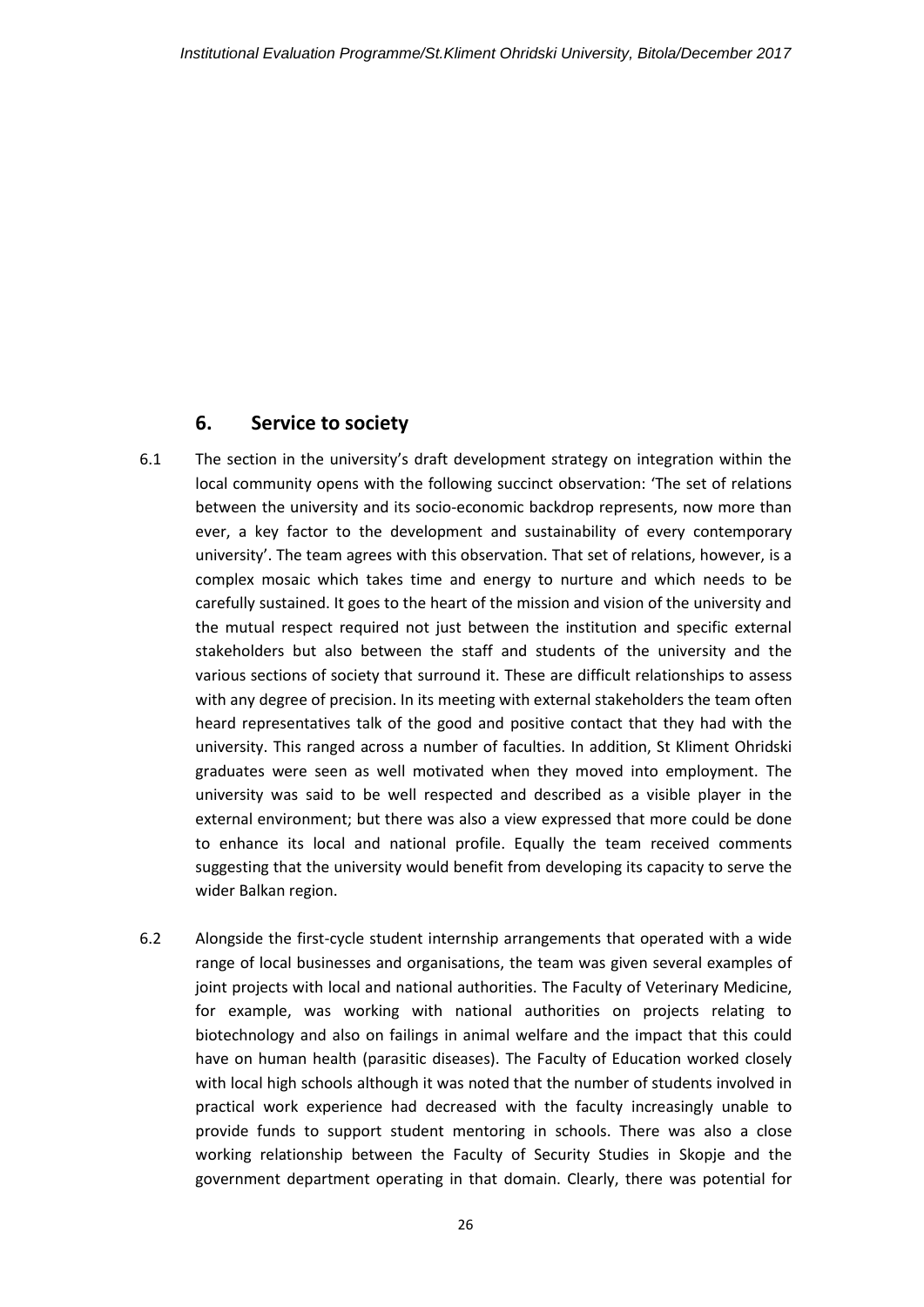other university units to engage in joint projects and the Tobacco Institute was mentioned in the team's meeting with external stakeholders as a leading candidate for such collaboration. More broadly, there was said to be merit in the university developing an external services directory. Such proactive initiatives were vital to the university's future growth especially as there was no tradition in the country of businesses providing direct financial support to universities, apart from through student scholarships. There were also well-established plans to set up a Technology Transfer Centre although the team understood that this was currently on hold pending clarification of national legal requirements. A new higher education law was expected early in 2018 and it was hoped that this would allow the university to move forward with finalising the relevant internal statutes. The team regarded this initiative as an important statement of intent in the university's relationship with the local economy; *and it urges the university to direct all efforts to establish the Technology Transfer Centre as soon as possible after the national law is clarified.*

- 6.3 All external stakeholders were keen to stress, from the perspective of the work environment, the difference between theory and practice in terms of graduate preparedness for employment. Alumni of the university were also able to reflect on the way practical learning had been integrated into the curriculum. Some felt that they were well prepared for world of work following their studies; others wondered whether the curriculum at undergraduate level might be changed so that first year study was devoted to theory with subsequent years including a greater element of practical work. The university had established arrangements in some faculties for industry/business experts to provide practical input on programmes as a way of tackling this form of skills gap. This was the case, for example, with food production; and some alumni confirmed that their companies were providing specialists to work with faculties to ensure that the latest commercial/business methods were being introduced into the teaching and learning environment. Companies were also said to be opening up their work practices to visits from students. Equally, the team was interested to hear that such crossover might also be of benefit to second cycle students. For Masters' students such collaboration with business and industry might be structured towards project-based activity and offer mutual benefit for the student and the organisation.
- 6.4 As noted earlier in this report (paragraph 4.13), the importance of soft skills developed through work experience is often stressed by employers. However, despite the range of internship opportunities for undergraduate students at the end of each year of their programme it was suggested to the team that there was still an identifiable under-development of soft skills in some graduates. Obviously the extent of this skills gap varies from graduate to graduate but it was of concern to the team to note comments by a few external stakeholders that for some graduates there was almost a need for companies to start from scratch on the basic aspects of time management, communication skills, team work, and problem solving. The team was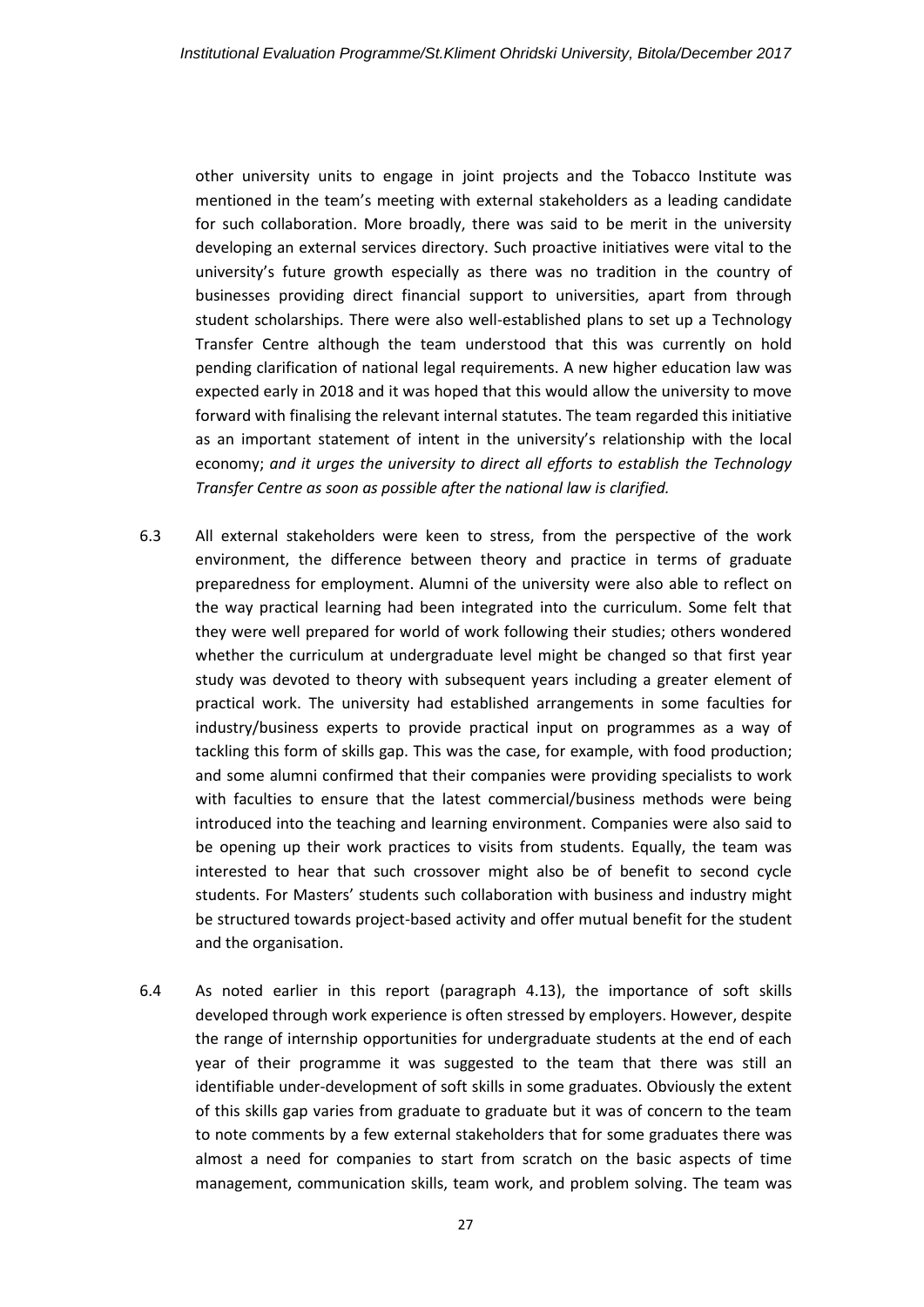confident that the issues relating to soft skills were well understood by the university and that strenuous efforts were being made through programme design and learning innovation to tackle these developmental needs in students. There were, however, other approaches that might help in this endeavour and *the team recommends that the university* c*onsider schemes for student engagement with the local community, for example, volunteering schemes, as a way of addressing this skills gap in a different type of setting and, at the same time, serving society at large*.

- 6.5 In organisational terms the university has established the KREDO Centre as a focus for careers, lifelong learning and alumni activity. In fact, the Centre has developed a wider remit which sets it as an important institutional link between the academic community, students and the local economy. The creation of the KREDO Centre, the team was told, built on extensive work over the previous ten years in fostering relations with the business community. Indeed, it offered a pioneering approach within the higher education sector in the Republic of Macedonia and in its early years of development it worked hard to overcome a lack of understanding and acceptance by the business community. There is strong evidence of the impact of the Centre with a range of outputs from 20 signed agreements with companies, local government and NGOs to the provision of 27 scholarships to first cycle students. The team was informed that the Centre had the strong support of the rectorate with the Vice-Rectors for Academic Affairs and Student Affairs regularly involved in decision-making and efforts to communicate and promote the work of the Centre across the dispersed faculty locations. This was not just a top-down approach. Professors were seen as having an important role in communicating opportunities and persuading their graduates that they had a future in the country. The broader promotion of St. Kliment Ohridski as an integrated university was also a support to the work of the Centre. Notwithstanding these efforts, the team found some students lacking in awareness of the benefits of the Centre. This was particularly unfortunate given that, along with regular careers advice and support in writing CVs and with presentation skills, the Centre was setting up opportunities for students to meet business people to share their experience of developing successful enterprises and also organising weekend workshops to support students in generating their own business ideas.
- 6.6 The team was impressed by the scope of the work of the KREDO Centre and the commitment to a concrete and productive engagement with the local community. And given the special relationship that the KREDO Centre had established with local stakeholders *the team suggests that it should consider whether it could facilitate some dedicated local events highlighting the work of the university*. Alongside its work acting as a conduit to local business it was also evident that the Centre offered a valuable internal resource to students and one that the university wanted to develop. For the team, however, this presented a clear resource difficulty. The Centre operated with only two members of staff, including its Head. And while it was stated that there were creative plans to employ students on an internship basis to support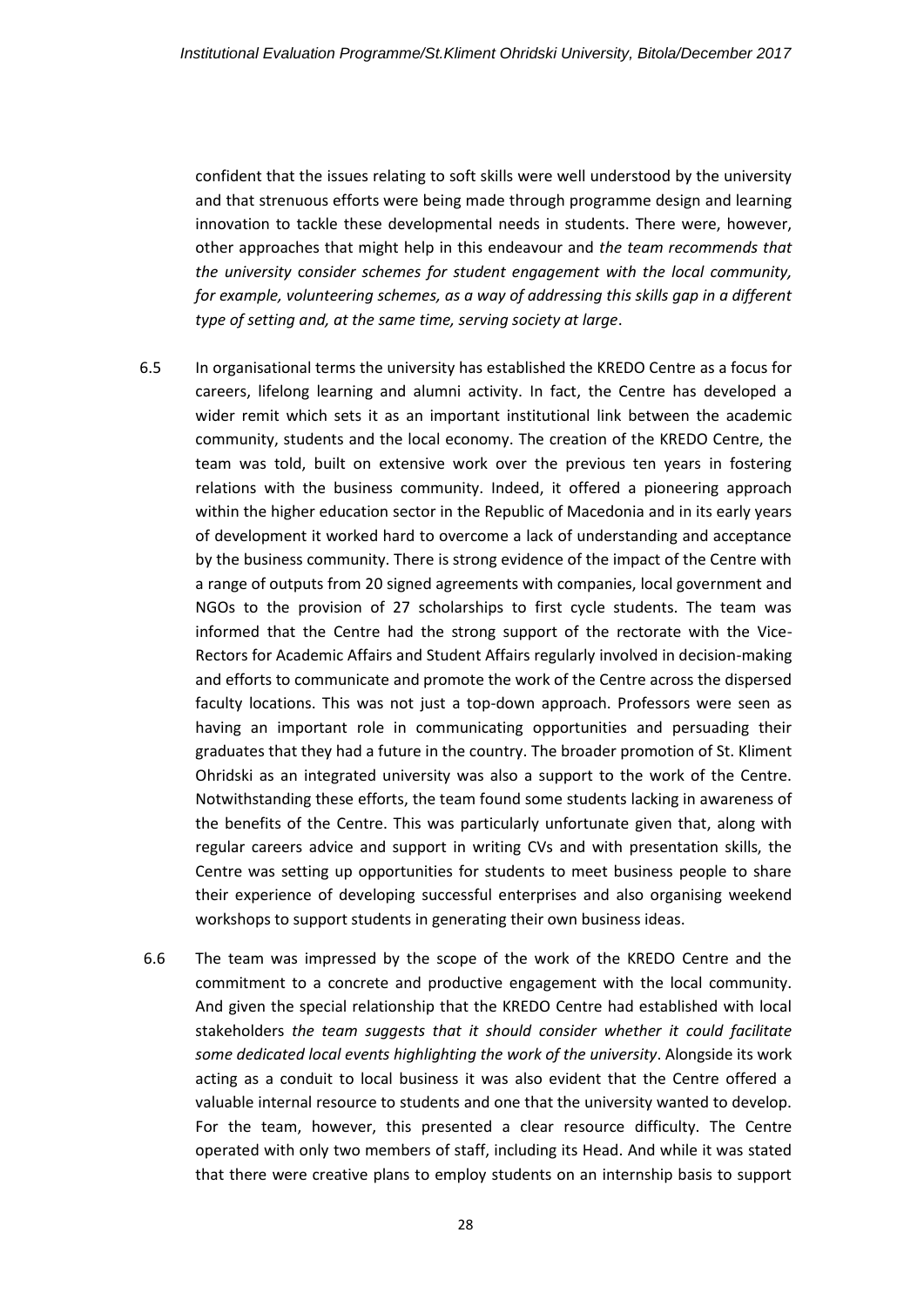the activities of career development, alumni relations and lifelong learning, the team believed that this would only provide short-term solutions to problems of workload. If the KREDO Centre was to meet its ambitious remit then there needed to be 'hard' resource support to go alongside the 'soft' support and encouragement being offered by senior leaders. *The team therefore recommends improved resources to support the work of the KREDO Centre, including the development of an effective university-level alumni association.*

6.7 The university has consolidated its strategic objectives for service to society around a few key areas including socially responsible and sustainable development; the introduction of programmes with learning outcomes directly relevant to the economy and social development; increased external involvement in shaping the university's strategic direction; and greater university involvement in thematic networks relevant to specific research fields. The team thought that these were manageable and achievable goals and welcomed the direct involvement of the university's senior leadership in driving forward this agenda. The team was also convinced that the university had a wide range of academic expertise that was capable of making a difference to the country's development, whether through the work of institutes such as Hydrobiology and Old Slav Culture or via unique specialist areas within faculties such as the transport department. There were also very positive signs of educational initiatives in life-long learning, including plans to develop training programmes for senior officials in public administration to help them cope with the growing business and commercial demands of their roles.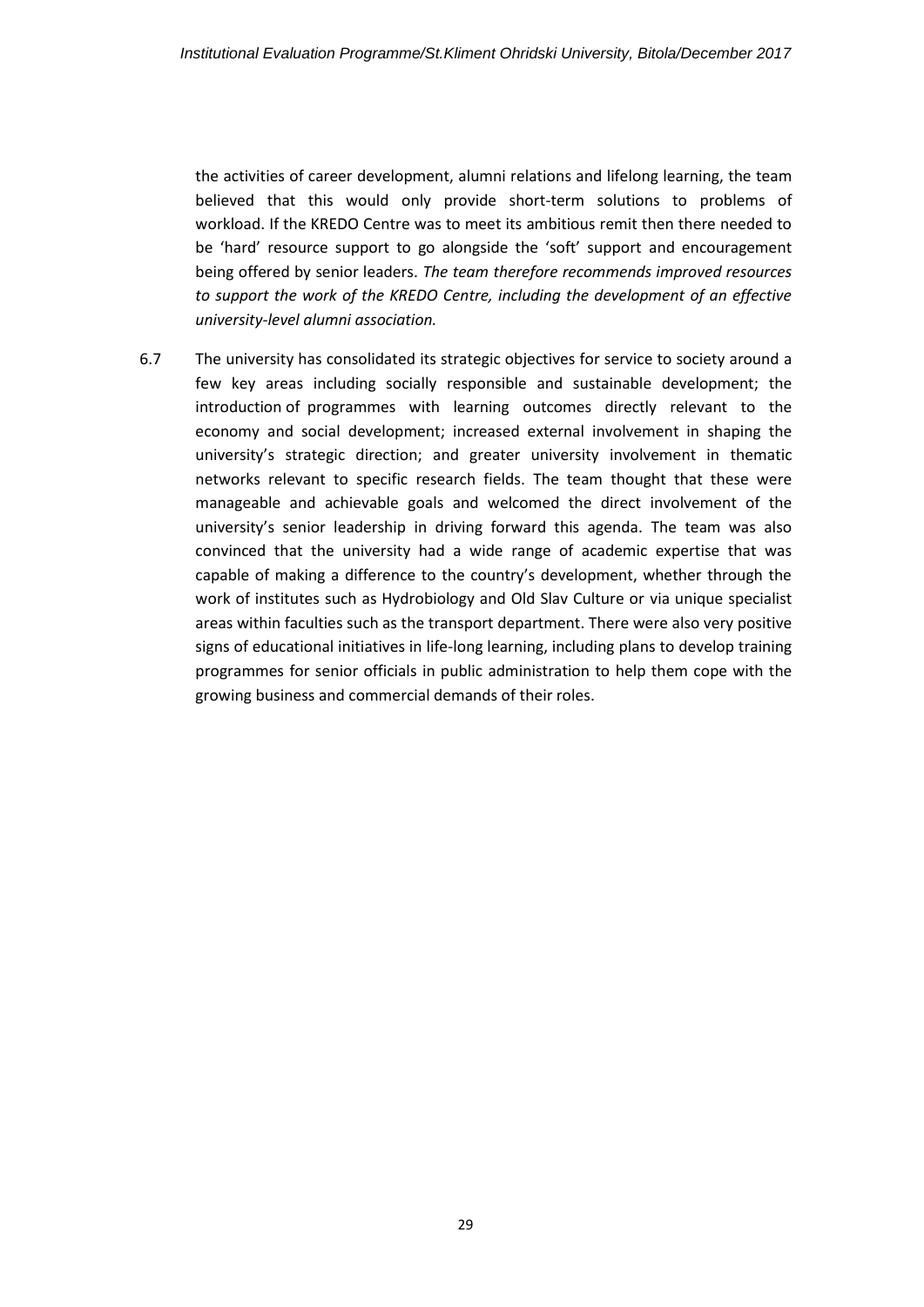## <span id="page-29-0"></span>**7. Internationalisation**

- 7.1 The concept of internationalisation in higher education is perhaps too often reduced to a list of partnerships and projects, numbers of international students registered on programmes, and staff and student involvement in mobility schemes. Clearly these are relevant components of any university international policy. However, the team was pleased to hear that senior leaders in the university were looking beyond internationalisation as an 'objective *per se*' and viewing it rather as an umbrella for the core functions of education, research, and the staff and student experience; its ultimate objective being to contribute to the quality and the pursuit of excellence in all aspects of the work of the university.
- 7.2 The team regarded this broader view of internationalisation as an important driver for the day-to-day efforts to deliver a strategy that would achieve this more holistic outcome. In many ways it was a matter of communicating a concept, setting goals and determining the appropriate tools for implementing the strategy. In terms of both leadership and organisation there was clear evidence of how this might be achieved. The Rector has placed himself at the forefront of the efforts to establish and develop the university's international reputation for quality and excellence in education and research; and he has overseen the creation of a new Senate committee, chaired by the Vice-Rector for Research, responsible for inter-university and international co-operation. The team regarded these as important developments for the university. For while faculties had appointed vice-deans to take forward their international activities, the team understood that co-operation across faculties was relatively weak and historically there had been no mechanism for integrating faculty strategies at the institutional level.
- 7.3 There were indications that this greater focus on institutional imperatives was bearing fruit. For example, the re-accreditation process for programmes had included a thematic element to encourage an increased European focus in the curriculum. The university was also starting to bring a more considered view to the costs/ benefits of some of the international partnership agreements that were currently in place. The team noted that 62 bilateral agreements were listed on the university's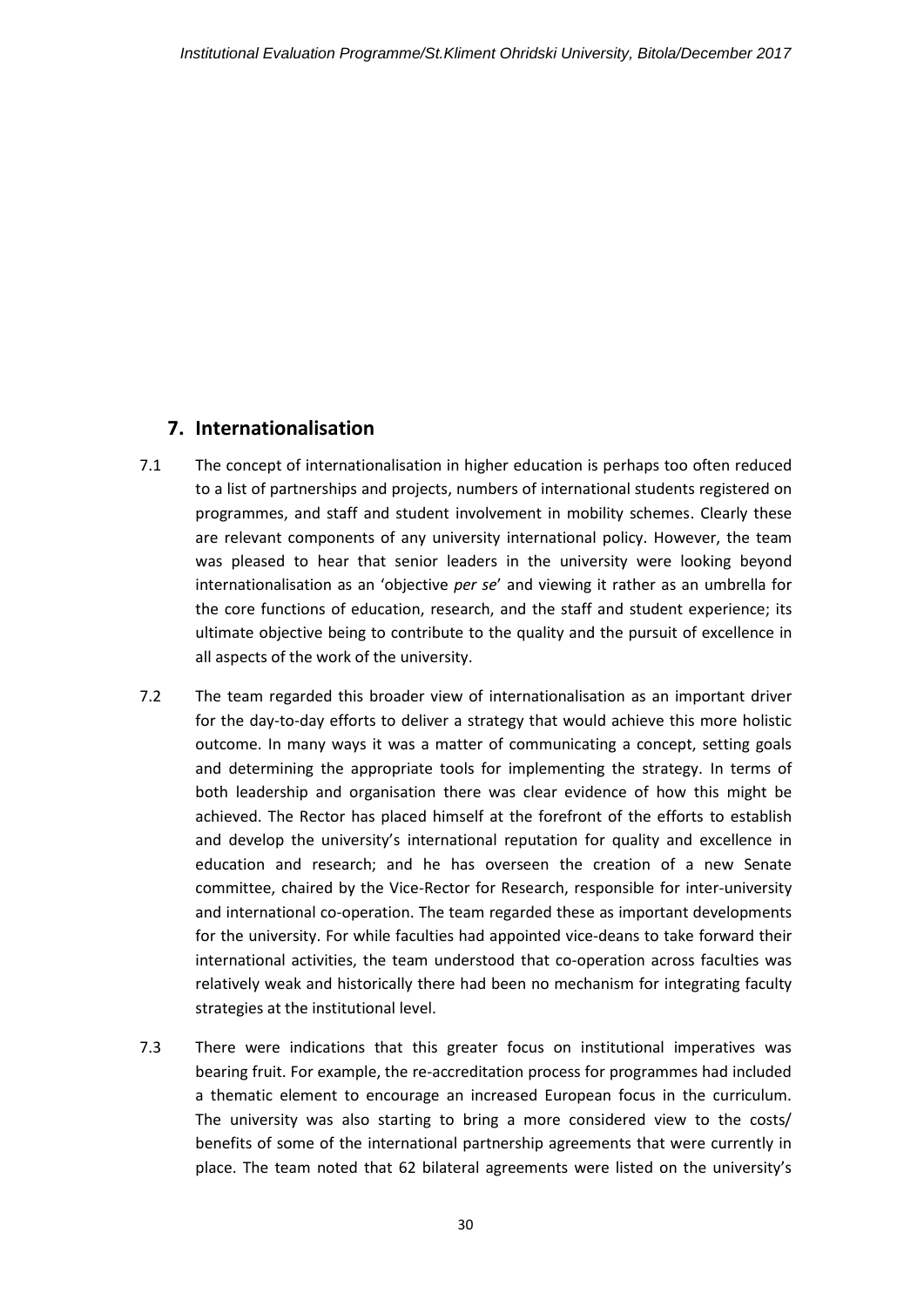website. It understood that a number of these were not, in fact, active or were based on relatively narrow staff interests. This was not a sustainable position in the long term and equally it did not resonate with a more rigorous quality agenda. *The team recommends a more systemic and targeted approach to bilateral agreements with clearly defined links to development goals.*

- 7.4 In terms of the current positioning of the university in the wider European space the team noted that there were very few programmes taught in English<sup>10</sup>; and in discussions at both faculty and central level it was acknowledged that more programmes needed to be accredited in English to promote the university's international profile. No doubt this was one contributory factor in the relatively low number of international students enrolling on university programmes (150 across all three cycles in 2016/17). There were, however, multi-dimensional factors at play here. The team noted, for example, that international recruitment to third cycle programmes was building well with entrants now coming from Albania, Serbia, Bulgaria and Greece. The university was also reviewing the role of double diplomas as a recruitment tool. In many ways this picture demonstrated two key facts that have been emphasised in this report. First, that robust data followed by detailed analysis is needed to inform decision-making and secondly, that resource planning and the careful allocation of scarce resources go hand in hand with development strategy. Thus, while the team supports the university's desire to increase the number of programmes offered in the English language, *it asks the university to ensure that adequate support is given to the staff delivering these programmes.* Similarly, target setting for international activity is imperative in the planning and monitoring of investment decisions, including staffing levels and the use of staff time. *The team therefore recommends that the university sets targets for the recruitment of international students to an agreed percentage of the overall student population.*
- 7.6 There is, perhaps, a degree of irony in the fact that many young people in wider society in the Republic of Macedonia are making decisions to live and work abroad while staff and students in the university seem somewhat reluctant to the take up short-term academic mobility opportunities. There are, of course, financial constraints, and the limited allocation of places available through the Ministry of Education for Erasmus exchanges is not helpful in stimulating greater interest. However, the team was made aware that this reluctance to engage with mobility schemes was also influenced by a cautious, rather risk-averse mindset, particularly amongst students. When linked to what university senior managers regard as a serious lack of language skills amongst both staff and students, this risks becoming an entrenched and long-term justification for inaction. The university does, of course, need to re-double its efforts to improve understanding of the benefits of such schemes, build confidence in students, and consider greater incentives for staff; but

**.** 

<sup>&</sup>lt;sup>10</sup> A total of six programmes - two undergraduate and four postgraduate.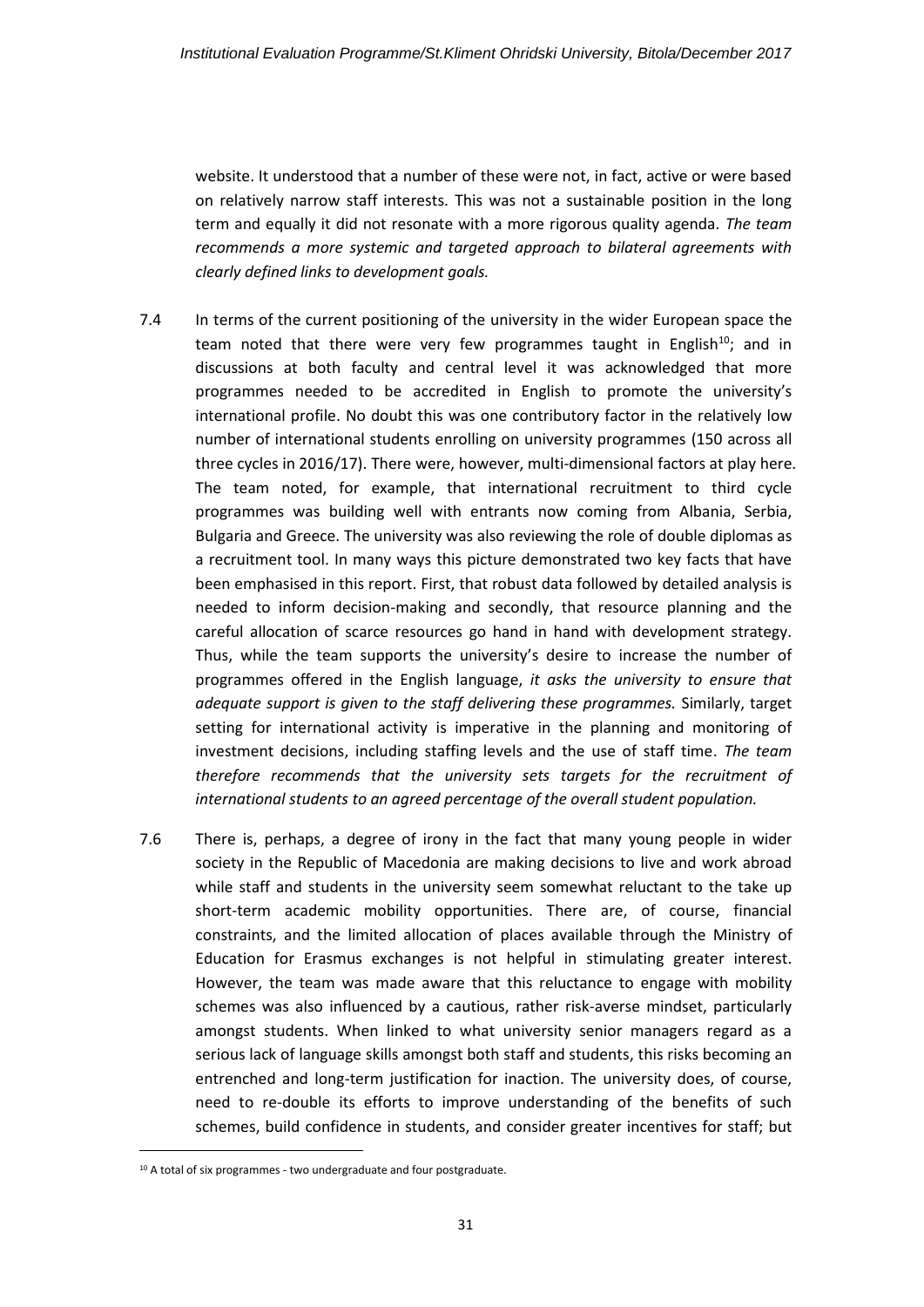perhaps most importantly it needs to invest in *improving the foreign language proficiency of staff and students to support mobility in relation to education and research*.

### <span id="page-31-0"></span>**8. Conclusion**

- 8.1 The team was told in one of its discussions with the university's senior leadership that there were two overarching ambitions, first to defend the principles of the university and second to introduce new energy into its development. Throughout the two site visits the team found a calm and determined leadership, willing to embrace change and, just as importantly, adopt the tools of change. The university was now building on an important period of self-reflection and starting to set clearer strategic goals and priorities. It would, however, continue to face significant challenges, particularly in relation to the external environment; and given the specific funding constraints on the university it was of vital importance that scarce human and physical resources were targeted in the most efficient and effective manner. The team was confident that the university's staff had the intellectual capacity to respond to these challenges although it was also conscious that the complexity of the change agenda was placing a considerable burden on the university's senior leadership and management teams.
- 8.2 In these circumstances, the ambition to create a truly integrated university that could come together behind an agreed development strategy for the next five years while, at the same time, securing appropriate academic autonomy in faculties and research units was perhaps its most critical and important challenge. The team found strong evidence of the senior leadership's commitment to developing a sense of unity built on trust with the aim of engendering pride in staff as members of the university. Clearly, this sense of belonging to the university needs time to develop. This is not a path to centralisation; rather, in the view of the team, the integrated university is the organisational mechanism to support the defence of the principles of the university at a time when increasing complexity and competition in the higher education sector would otherwise eat away at the sustainability of individual academic units.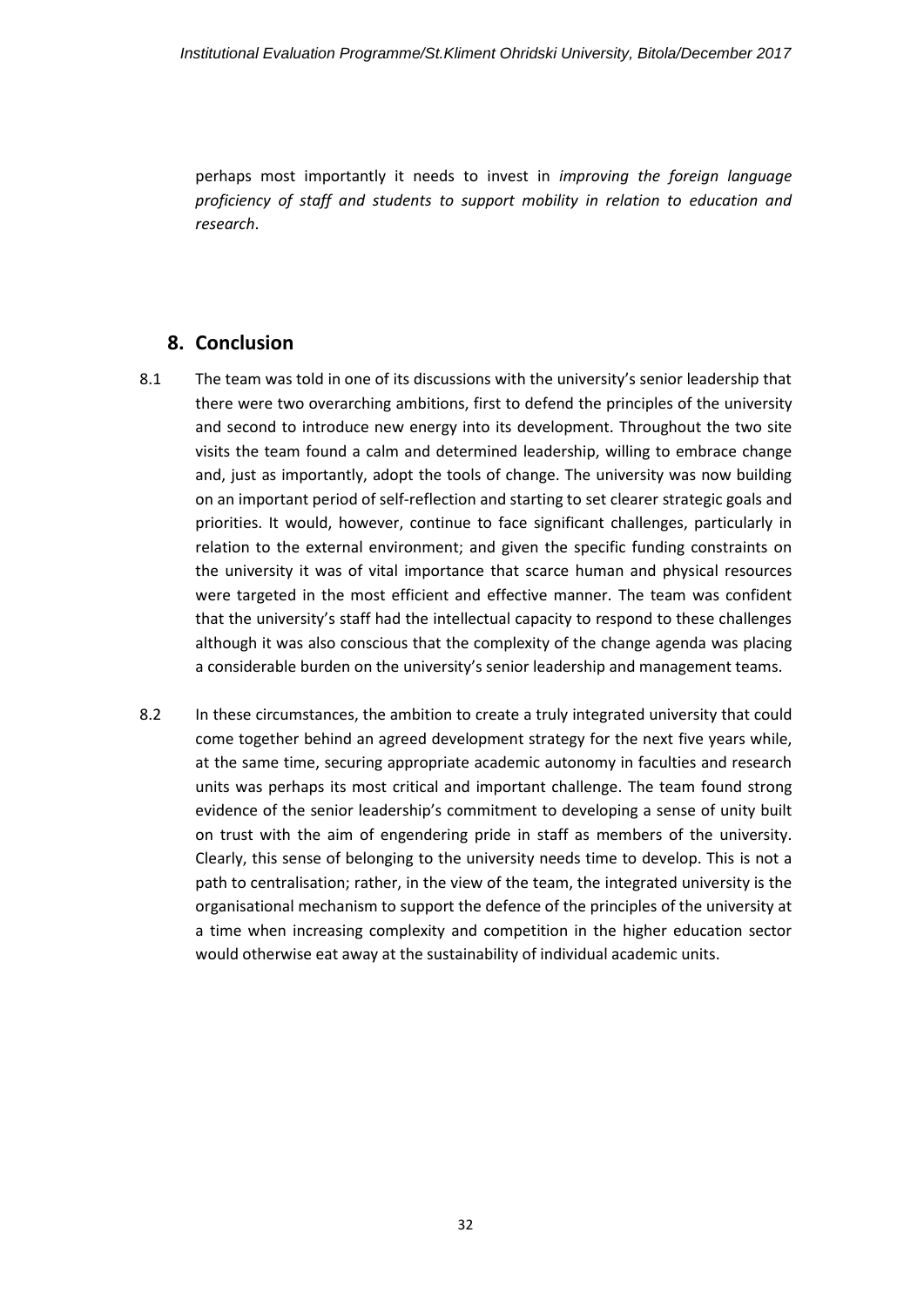# **Summary of recommendations**

- <span id="page-32-0"></span>1. Executive action through the rectorate to support the re-establishment of the student voice at university level as soon as possible.
- 2. Continue to reflect on mission and vision to ensure that they are based on wellarticulated and shared values.
- 3. Strategic development should focus on SMART goals and associated indicators balanced around key strategic approaches.
- 4. The action plan should be streamlined around strategic goals and the revised mission and vision.
- 5. Consider establishing an International Advisory Board.
- 6. Develop a better understanding of a quality concept, its meaning and latest methodologies across the university.
- 7. Reflect on the appropriate quality management system to be introduced in the university.
- 8. Reflect on student survey content, timing and follow-up action (closing the feedback loop).
- 9. Develop a Quality Handbook, in addition to the existing rulebooks.
- 10. Ensure that other performance assessment mechanisms are put in place to support quality assurance and quality enhancement.
- 11. Increase the number of external lecturers, including those from outside the Republic of Macedonia.
- 12. Consider different approaches to addressing high drop-out rates, including programme design and structure.
- 13. Consider the approach to programme delivery to help enhance soft skills in students e.g. through assessment tasks.
- 14. Training and guidance should be provided to staff so that they can deliver consistent student-centred learning, particularly in relation to learning outcomes.
- 15. Consider a research mapping exercise to identify real areas of strength and thus aid priority development (Centres of Excellence).
- 16. Consider the introduction of an embedded doctoral candidate network, including the development of doctoral candidate conferences to support sharing of experience and best practice.
- 17. Prioritise investment in preparing laboratories for national certification/ accreditation and ensure that staff are given relevant training.